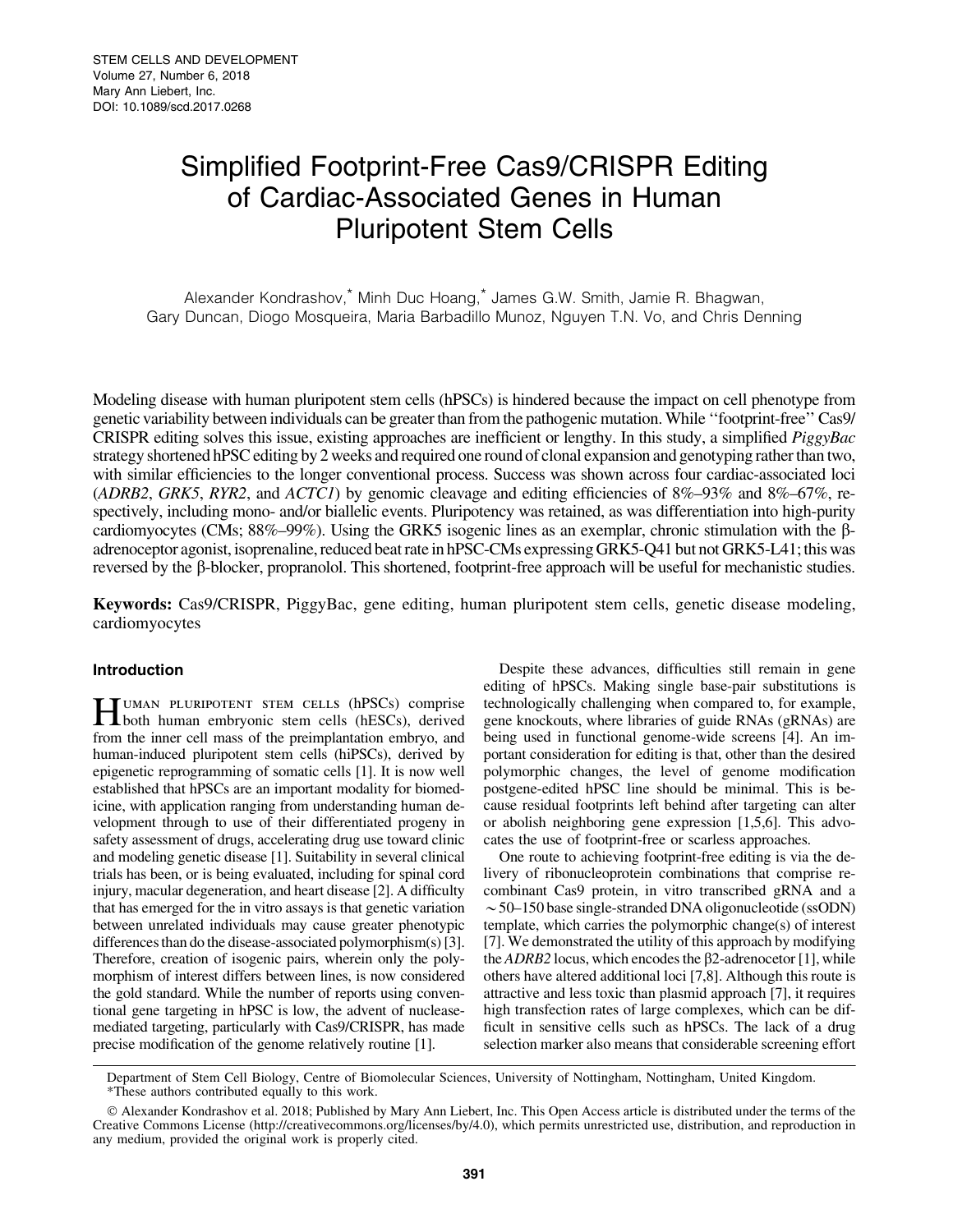is needed to identify positive clones. An alternative to achieving seamless editing by using ssODNs as a template is via a system termed ''*CORRECT*'' [9]; however, this requires two sequential clonal selection/expansion steps.

An alternative for footprint-free editing is the *PiggyBac* transposon system [10], although this does require a *TTAA* quadranucleotide site for recombination (Fig. 1). In this approach, a targeting vector contains a positive–negative drug selection cassette (eg, Puro- $\Delta$ TK; Fig. 1A) that is flanked by *PiggyBac* recombination sites. In turn, these components are flanked by regions of up to 1 kb in length that are homologous to the endogenous target locus, thus enabling recombination between template and genome. The desired polymorphism(s) is carried within one arm of homology.

Experimentally, the approach is implemented via two sequential steps. First, the targeting vector is cotransfected with plasmids carrying guide RNA and Cas9 to promote genomic cleavage and insertion via homology-directed repair into the locus of interest. Survival during positive selection with antibiotics (eg, puromycin) identifies the hPSC clones that express the cassette, which are then picked, expanded, and genotyped (Fig. 1B). Second, antibiotic-resistant hPSCs are transfected with a plasmid expressing transposase, which induces internal recombination between *PiggyBac* sites, excision of the selection cassette, and reconstitution of a footprint-free locus (Fig. 1B). Colonies that fail to excise the cassette continue to express  $\Delta$ TK and hence are negatively selected against by the prodrugs, ganciclovir or fialuridin. This leaves the surviving colonies, which can be picked, expanded, and genotyped for a second time.

Several reports have described the successful use of this *PiggyBac* approach in hPSC [11–13]. Nevertheless, the requirement for two rounds of clonal selection and genotyping over a lengthy timeline is problematic. Particularly for hPSCs, the number of cumulative population doublings correlates genetic [14] and epigenetic [15,16] instability, thereby affecting their downstream applications [17]. Similarly, in mouse iPSCs, genetic instability has been reported within as few as 4–6 passages [18]. Thus, processes that enable gene editing in shorter timelines would be beneficial [19].

In this report, we adapted a footprint-free *PiggyBac*based Cas9/CRISPR gene editing strategy to both simplify and shorten the process. Only one round of clonal selection and genotyping is needed, reducing the process from 49 to 35 days, a 25%–30% time saving that equates to  $\sim$  14 population doublings in hPSCs. We have demonstrated the utility of this simplified approach by making single or dual polymorphic changes to four cardiac-related genes, *ADRB2*, *GRK5*, *RYR2*, and *ACTC1.* For each of the engineered hPSC lines created, we showed that the cells retained expression of pluripotency markers, a stable karyotype, and the ability to differentiate at high efficiency into beating cardiomyocytes (CM) that express  $\alpha$ -actinin. As an exemplar, we showed significant differences in functional consequence between isogenic pairs of hiPSC-CMs that carry GRK5-L41 or GRK5- Q41 polymorphisms in response to chronic  $\beta$ -adrenergic stimulation and  $\beta$ -blocker rescue. Thus, the approach described provides a simplified and abbreviated route toward mechanistic understanding of how single polymorphic variants alter heart function.

#### Materials and Methods

## Cell culture

All cultures were at 37°C at 5%  $CO<sub>2</sub>$  in a humidified atmosphere. Unless otherwise stated, all reagents were from ThermoFisher. HUES7 hESCs were gifted by Chad Cowan and Doug Melton at the Harvard Stem Cell Institute. Fibroblasts were derived under ethical consent from individual with the genotypes  $RYR2^{6739C/T}$  (NRES Committee East Midlands– Nottingham 2 approval 09/H0408/74) and *ACTC1301G/G* (Biomedical Institute of A Coruna, INIBIC). Reprogramming to hiPSCs was via CytoTune 2.0 (ThermoFisher), according to the manufacturer's instructions. Culture was in E8 medium on Matrigel, although processes could also be completed in hESC medium conditioned using mouse embryonic fibroblasts [20]. In the first 4–5 passages after reprogramming, cell harvesting was done using 0.5 mM EDTA and thereafter with accutase.

#### Transfection optimization

For transfection and electroporation experiments, hPSCs were seeded at  $3 \times 10^5$  cells/well of the Matrigel-coated 6-well plate or resuspended cells at  $2 \times 10^5$  cell/well/transfection condition in Nucleocuvette Strip (16 wells), respectively. Plasmids were transfected into hPSCs using FuGene HD transfection reagent (E2311; Promega) following the manufacturer's instructions, using a ratio between reagent and plasmid DNA of 4:1. To optimize the electroporation using the Amaxa 4D system (Lonza), pmaxGFP plasmid provided in the Lonza Amaxa 4D Kit was transfected into hPSCs with human stem cell P3 solution (programs: CA-137, CB-150, CD-1118, CE-118, CM-113, DC-100, DN-100, as recommended by the manufacturer's protocol). The green fluorescent protein signal was captured using Operetta High-Content Imaging System (Perkin Elmer) and analyzed using Harmony High-Content Imaging Software.

#### Targeting vector construction

The *ADRB2* targeting vector was constructed via Gibson assembly by using Gibson Assembly Master Mix (E2611S NEB). Overlapping fragments were produced by polymerase chain reaction (PCR) (GoTaq polymerase; Promega) for three inserts: Dual drug selection cassette (Puro- $\Delta$ TK) flanked by *PiggyBac* recombination sites and the left and right homology regions for  $ADRB2$  ( $\sim$ 1 kb upstream and  $\sim$ 1 kb downstream of the locus cut site). Primers used are shown in Supplementary Table S1 (Supplementary Data are available online at www.liebertpub.com/scd). An EcoRV-digested pBluescript backbone plasmid sequence was used as the fourth DNA fragment in the Gibson assembly. A  $20 \mu L$  reaction containing 0.24 pmol of each insert, 0.08 pM of Bluescript backbone, and  $1 \times$  Gibson Assembly<sup>®</sup> Master Mix (NEB) was heated at 50°C for 60 min. Subsequent transformation into Top10 competent cells and colony sequencing identified correctly assembled plasmids. The same approach was used to generate the *GRK5*, *ACTC1*, and *RYR2* targeting constructs.

## Gene targeting in hPSCs

FuGene HD (Promega) transfection required seeding of  $3 \times 10^5$  hPSCs into each well of a Matrigel-coated 6-well plate. Twenty-four hours later, cells were transfected  $3.3 \mu$ g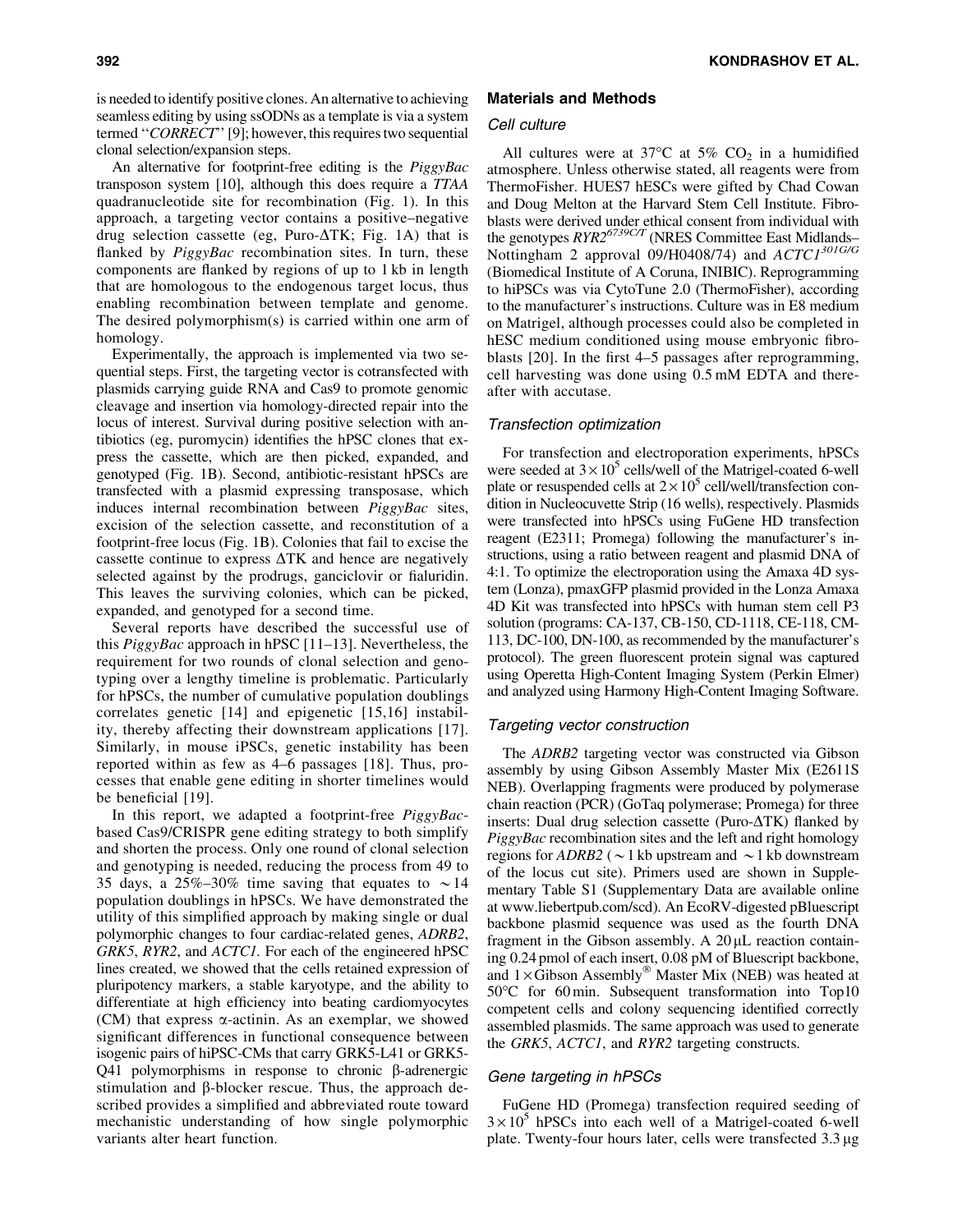of CRISPR plasmid components (targeting plasmid, gRNA, Cas9). For Amaxa 4D nucleofection (Lonza),  $3 \times 10^6$  hPSCs and  $3 \mu$ g of CRISPR plasmid components were used with P $3$ solution, program CA-137. Transfected and nucleofected cells were maintained in E8 medium on Matrigel (hESC medium conditioned using mouse embryonic fibroblasts [20] could also be used). Twenty-four hours posttransfection, medium was supplemented with puromycin (0.25–  $7.5 \mu$ g/mL; cell line dependent) for positive selection of clones up to 2 weeks. The puromycin-positive clones were then harvested and expanded as described in the cell culture section. For cassette excision, cells were seeded at  $3 \times 10^5$  cells/well of a Matrigel-coated 6-well plate before delivering transposase plasmid by transfection  $(3 \mu g)$  using FuGene HD transfection as described above. Cells were reseeded to 10 cm dishes, incubated for 2–3 days to allow recombination by transposase and then exposed to medium containing ganciclovir  $(2 \mu g/mL)$  for negative selection of *PiggyBac* excision. Approximately 7–10 days later, clones were manually dissected and genotyped using primers shown in Supplementary Table S1. See this Table and also Fig. 3 for location of primers to test for off-target and random integration events. Real-time quantitative PCR (qPCR) to the ampicillin gene was conducted by  $GoTag^{\otimes} qPCR$  Master Mix (No. A6001; Promega) on Applied Biosystems SDS 7500 Fast Real-time PCR template for 45 cycles. Melting curves were obtained for all experimental runs. Relative expression of genes was calculated and expressed as  $2-\Delta\Delta$ Ct, normalized using *18S*.

## Characterization of hPSC

*CM differentiation.* Undifferentiated hPSCs were seeded onto Matrigel-coated dishes at a density of  $4 \times 10^4$  cells/cm<sup>2</sup> and allowed to expand for  $48 h (~80\%$  confluency). At this stage (d1 of differentiation), cultures were treated with medium comprising StemPro34 supplemented with (1:100 dilution) Matrigel and (1 ng/mL) BMP4 (R&D systems) and after 24 h (d2 of differentiation), medium comprising StemPro34 with (10 ng/mL) BMP4 and (8 ng/mL) Activin A (Life Technologies). Medium exchange was performed on d4 of differentiation using RPMI supplemented with 1xB27 (Life Technologies) and small molecule inhibitors, KY02111  $(10 \mu M)$  and XAV939  $(10 \mu M)$  (R&D systems). From d8 onward, cells were maintained in RPMI medium supplemented with B27 only, with medium changes every 3 days. Cardiac differentiation efficiency was accessed by using immunocytochemistry with primary mouse anti-human  $\alpha$ -actinin antibody (No. A7811, 1:800; Sigma) dilution and secondary goat anti-rabbit Alexa633 (No. A21052, 1:400; Invitrogen), counterstaining with  $0.5 \mu$ g/mL DAPI (No. D9542, 1:500; Sigma). Immunofluorescence images were captured using Operetta High-Content System (Perkin Elmer) and analyzed using Harmony High-Content Analysis Software.

*Gene expression.* RNA was isolated from undifferentiated hPSCs and derived CMs at day 14 of differentiation using RNeasy Mini Kit (Qiagen). Synthesis of cDNA was carried out using 1 µg RNA with SuperScript III Reverse Transcriptase Kit (Invitrogen), according to manufacturer's instructions. *ADRB2* analysis was with TaqMan qPCR (No. Hs00240532\_s1; Applied Biosystems) and signals were normalized to *GAPDH* (No. Hs99999905 m1; Applied Biosystems) as the housekeeping gene, following the manufacturer's instructions. Semi-qPCR cycle conditions were 95C for 2 min, 64.5C for 30 s (*GRK5*, *ACTC1*, *RYR2*, and *ACTB*), and  $72^{\circ}$ C for 60 s, with a final elongation step of  $72^{\circ}$ C for 10 min. Each reaction used  $250$  ng of cDNA with Phusion polymerase (NEB) for 35 cycles. Gels were imaged with a LAS-4000 (Fujifilm) image analyzer, densitometry was carried out using FIJI, and a version of ImageJ (National Institutes of Health) and signals were normalized to *ACTB* as the housekeeping gene. Primers for expression analysis are provided in Supplementary Table S1.

*Immunocytochemistry analysis of nuclear pluripotent markers.* hPSCs were cultured at 30,000 cells/cm<sup>2</sup> in Matrigel-coated 96-well plates (Perkin Elmer CellCarrier) until reaching 60% confluent before fixing with 4% PFA. Fixed cells were perforated using 0.01% Triton X-100 and 0.05% Tween 20 [(diluted in phosphate-buffered saline (PBS)]. The cells were then incubated with mouse-anti human OCT4 (C-10 clone; No. sc-5279, 1:100; Santa Cruz Biotech) and subsequent secondary antibody using goatanti mouse Alexa488 (No. A11001, 1:1000; Invitrogen) and counterstained with  $0.5 \mu g/mL$  DAPI. Immunofluorescence images were captured using Operetta High-Content System (Perkin Elmer) and analyzed using Harmony High-Content Analysis Software.

*Flow cytometry analysis of surface pluripotent markers.* To analyze surface markers, hPSCs were harvested and fixed using 4% PFA followed by incubation with phycoerythrinconjugated SSEA-1 (eBioMC-480 clone; No. 12-4752, 1:100; ThermoFisher), SSEA-4 (eBioMC-813-70 clone; No. 12-8843, 1:200; ThermoFisher), and TRA-1-81 (TRA-1- 81 clone; No. 12-8883, 1:100; ThermoFisher) antibodies for 20 min at  $4^{\circ}$ C. Cells were analyzed using an FC500 Flow cytometer (Beckman Coulter), and data were analyzed with FlowJo software.

*Karyotyping.* Metaphase spreads were prepared as previously described [20] from hPSCs after final genotype was confirmed, and karyotype analysis was performed by Gbanding of 30 metaphase spreads in each sample, according to guidelines from the International System for Human Cytogenetic Nomenclature.

## Functional analysis of GRK5 hPSC-CM polymorphic variants

To measure the beat rate of CMs in real time, the CardioExcyte96 system (Nanion) was used. In brief, the 96-well sensor plates of the CardioExcyte96 were coated by incubation (1.5 h) with fibronectin at 1:100 dilution in PBS (without  $Ca^{2+}$  and  $Mg^{2+}$ ). CMs at d25 to d28 were dissociated and seeded onto the sensor plate at 60,000 cells/well. Plates were incubated for 48 h before changing the medium and starting the recordings according to the following timeline: 0–2 h, baseline recording; 2 h, spike with 100 nM isoprenaline; 24 h, repeat spike of isoprenaline; and 48–50 h, end of recording. Beat rate of CMs was recorded throughout the experiments at intervals of 2 to 10 min. For the nonselective beta-blocker experiment, propranolol (200 nM) was added 1 h before starting isoprenaline treatment and maintained throughout.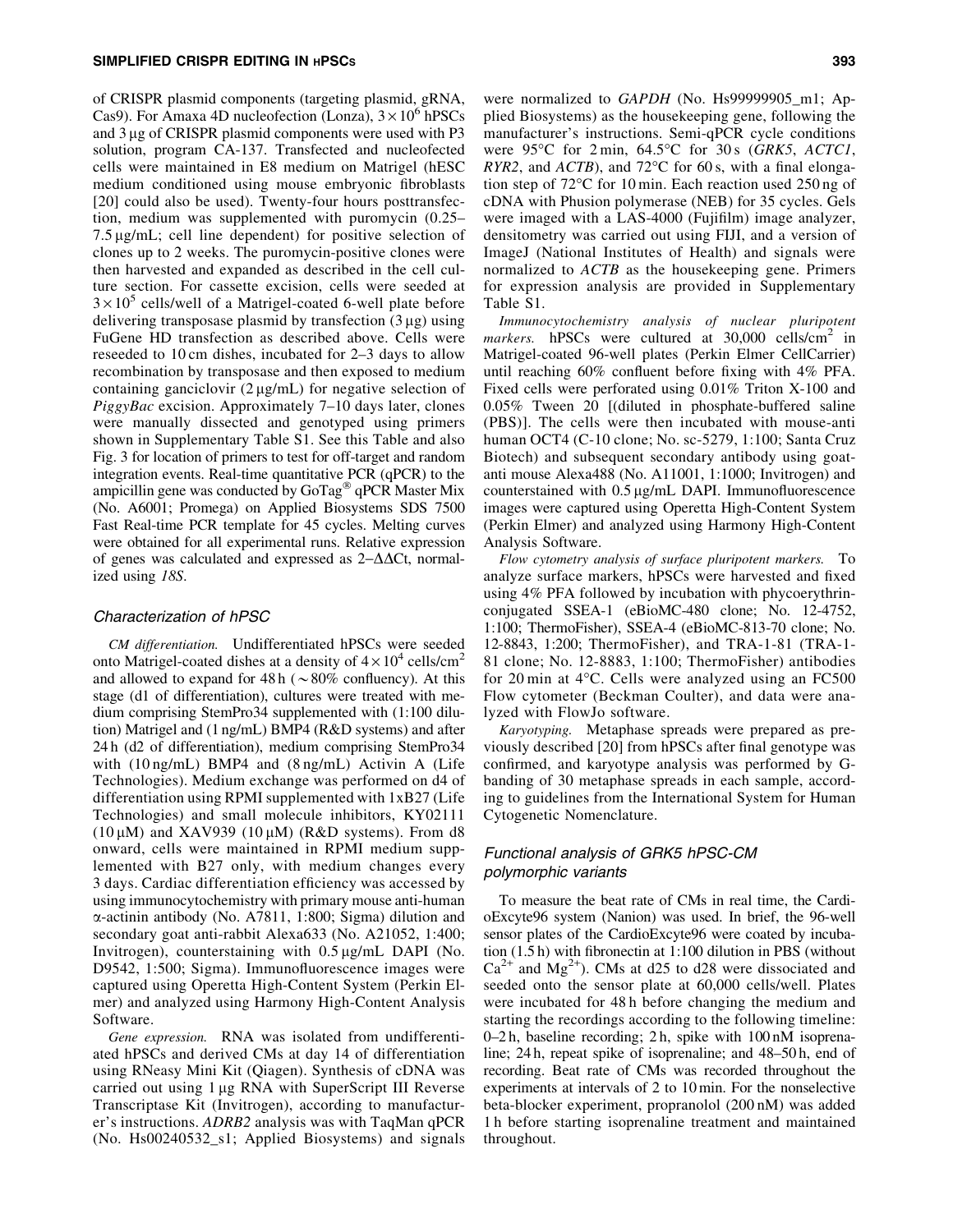#### **Results**

## Locus selection and targeting strategy for ADRB2  $(\beta$ 2-adrenoceptor)

Over the course of multiple experiments in our laboratory, we observed Cas9/CRISPR gene targeting efficiencies of  $\sim$  30% (158 of 421 colonies assessed) across 12 different loci and/or hPSC lines (data not shown) when using optimized transfection conditions (Supplementary Fig. S1). In the context of the two-step *PiggyBac* process, we reasoned that the gene targeting efficiency during step 1 would be rate limiting because cassette excision should occur in most cells, provided transposase delivery is at high efficiency at the start of step 2. An alternative strategy could be to merge steps 1 and 2 of the *PiggyBac* process. This would have the advantage of not only simplifying editing but also of reducing the time to produce gene modified hPSCs by 14 days; this equates to  $\sim$  14 population doublings and 25%–30% of the whole targeting process (Fig. 1B).

To test this notion, we selected the *ADRB2* locus for several reasons. *ADRB2* encodes  $\beta$ 2-adrenoceptor, a G-protein coupled receptor that has an N-terminal domain positioned in the extracellular compartment. In this domain, two polymorphic variants at amino acid positions p.Gly16Arg (c.*G46A*) and p.Glu27Gln (c.*G79C*) alter patient response during heart failure [21]. Thus, production of isogenic hPSC lines from which CMs can be produced would be beneficial in understanding the mechanism of these differences. We also selected this locus because it is expressed in undifferentiated hPSCs, although at much lower levels than in hPSC-CMs (Fig. 1C). This may be useful since an ''open'' configuration is considered to be more permissible to gene targeting [22]. However, *ADRB2* also requires a footprint-free strategy because it is a single exon gene with complex  $5'$  and  $3'$  untranslated regions, which include multiple regulatory elements and domains required for proper expression of *ADRB2* and its membrane targeting [23–25]. As such, positioning a selection cassette or a short footprint in these regions may be disruptive to cell signaling and function, even in the undifferentiated state.

The *PiggyBac* approach requires an endogenous quadranucleotide *TTAA* palindrome sequence at the site of recombination, which theoretically occurs at 329 bp intervals through the genome [26]. However, the *PiggyBac* transposon has a preference for areas surrounding transcription start sites and CpG islands [27], suggesting that even distribution of *TTAA* sites does not occur. Supporting this notion, our analysis of the genomic regions flanking the position 46 or 79 *ADRB2* polymorphic variants in HUES7 hESCs revealed that the nearest *TTAA* site was 748 bases away (data not shown), which far exceeds the distance recommended for insertion via nuclease-mediated targeting [10]. However, we noted the sequence *CTC ATC* (nucleotide position 124–129) situated 45 bases downstream of the position 79 polymorphism in *ADRB2* coding sequence; codon redundancy for



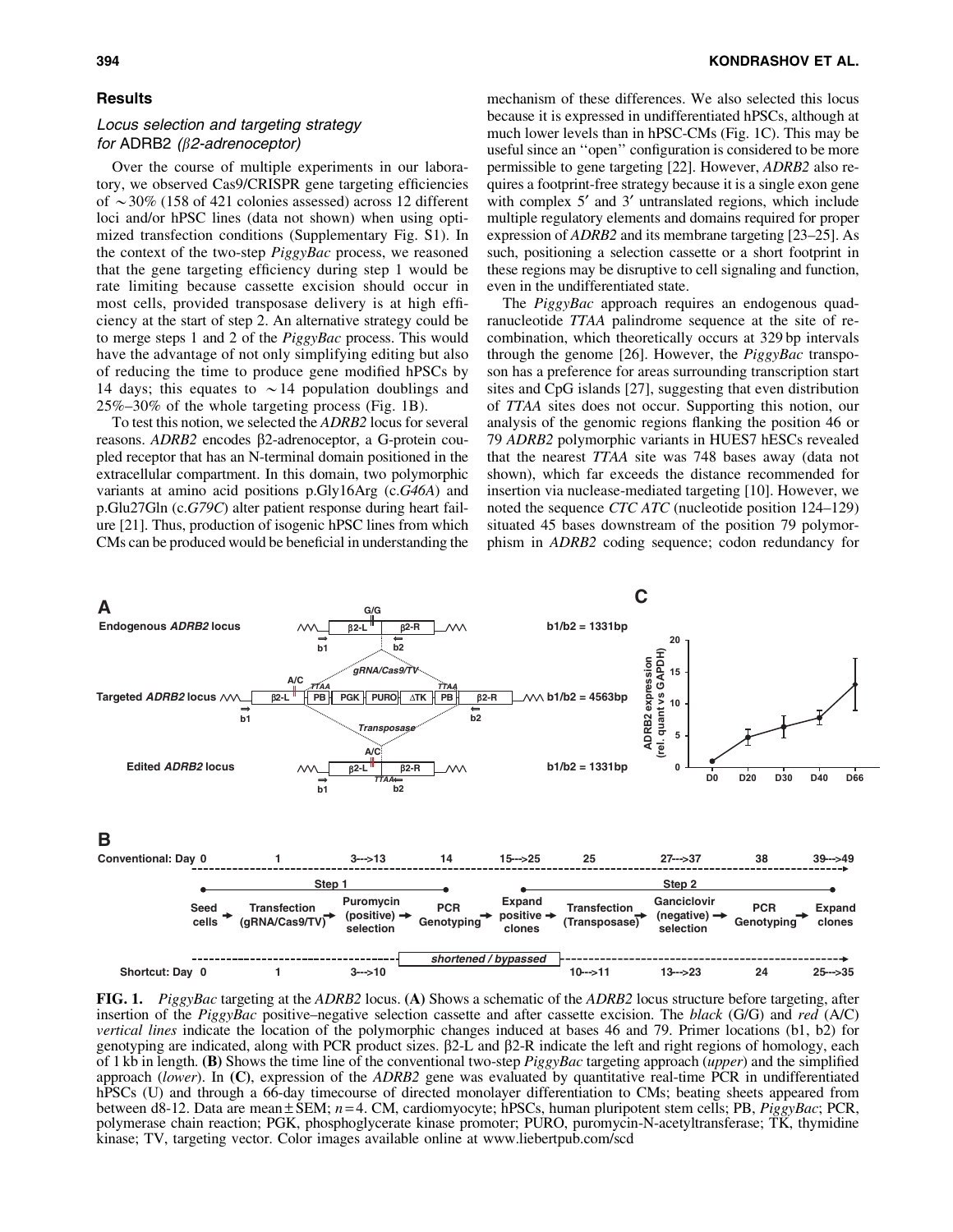leucine meant that substitutions could be made to *TTA ATC*, which created the *TTAA* site necessary for *PiggyBac* recombination while being synonymous and retaining the native Leu41-Ile42 peptide sequence (Fig. 2).

We sought to minimize any further changes, silent or otherwise, to the *ADRB2* locus. Therefore, we selected a gRNA with a protospacer adjacent motif (PAM) overlapping the polymorphic change c.*G79C*, ensuring cleavage of genomic, but not targeting vector, sequences would occur (Fig. 2 and Supplementary Table S1). Thus, the left arm of homology in the targeting vector contained c.*G46A* (p.Gly16Arg), c.*G79C* (p.Glu27Gln), and c.*C124T*/c.*C126A* (synonymous: p.Leu41-Ile42) modifications directed toward the *ADRB2* locus (Figs. 1A and 2).

## Simplified PiggyBac gene editing in ADRB2 in hPSCs

The process outlined in Fig. 1 entails two steps, with gene targeted insertion of the *PiggyBac* cassette and the associated polymorphic changes occurring in the first step, followed by transposase-mediated cassette removal in the second step. As we anticipated that cassette excision should occur at high efficiency (Supplementary Fig. S1), we wished to test whether the frequency and types of targeting events were similar after first (midpoint) and second (end) steps. In addition, we wanted to ensure that streamlining the process by progressing directly from positive (puromycin) to negative (ganciclovir) selection did not have a detrimental effect.

HUES7 hESCs were cotransfected with Cas9, gRNA, and *ADRB2* targeting plasmids and then subjected to puromycin treatment. Once early-stage drug-resistant colonies had formed, a portion of the colonies were picked for genotyping after step 1. The remainder of the cells were harvested, transfected with transposase, and then treated with ganciclovir, before allowing colonies to form for picking and genotyping after step 2. All clones were assessed by PCR amplification coupled to direct sequencing across the left arm of homology (Fig. 3A, Supplementary Table S1,

and Supplementary Fig. S2A, B). Genotyping after first versus second step showed high frequencies (Fig. 3B), wherein genomic cleavage was evident in 8/11 (73%) and 6/ 12 (50%). Specifically between categories 18% versus 8% untargeted, 9% versus 8% monoallelic targeting, 9% versus 33% biallelic targeting, 55% versus 8% indels, indicated by messy reads around Cas9 cleavage site, and 9% versus 42% unclear result, indicated by PCR failure or lack of sequencing data (Fig. 3A and Supplementary Fig. S2A, B).

We also evaluated off target events (Fig. 3C and Supplementary Table S1). We focused on known coding or regulatory sequences where gRNAs had full PAM site complementarily and/or fewer than five mismatches with the target. The five putative sites that met these criteria were shown by PCR amplification and sequencing to be unaffected by off targeting (Fig. 3C). Therefore, the simplified *PiggyBac* approach was successfully used to produce an isogenic set of wild type (untargeted), heterozygote (monoallelic), and homozygote (biallelic) dual-site modifications at nucleotide positions 46 and 79 in the 5' end of the *ADRB2* gene in hESCs.

Finally, we tested for unwanted random integration events of the vector elsewhere in the genome by PCR (Fig. 3D). As expected, control primers that spanned the PAM site in *ADRB2* gave a product from parental cells and after step 2, but not step 1, as the biallelic presence of a complex puro- $\Delta$ TK cassette blocks the PCR. Correspondingly, PCR products specific to the *ADRB2-puro-* $\Delta TK$ junction and to  $\Delta TK$  were produced only from step 1 samples, indicating that no residual targeting selection cassette could be detected after transposase-mediated removal. Remnants of the pBluescript plasmids backbone were tested for by PCR to the ampicillin gene. No products were seen by conventional PCR (data not shown). Therefore, qPCR was carried out using a positive control, wherein targeting plasmid DNA was diluted to the equivalent of a single genomic copy into parental HUES7 DNA. Relative to this positive control, samples from parental cells, step 1 and step 2 gave a signal 10- to 20-fold lower. Collectively, these data suggest that precise targeting of

## $ADRB2$  ( $\beta$ 2 adrenoceptor)



FIG. 2. Polymorphic changes to the *ADRB2* locus in hPSCs. The nucleotide and translated single-letter amino acid sequences are shown for the 5¢ region of the *ADRB2* locus. The targeting strategy introduces changes at positions 46 and 79 (nonsynonymous in the peptide), and 124 and 126 (synonymous in the peptide) as indicated. Features identified are the location of the gRNA *underlined*, with PAM site *boxed*, and *TTAA PiggyBac* cassette insertion site. PAM, protospacer adjacent motif. Color images available online at www.liebertpub.com/scd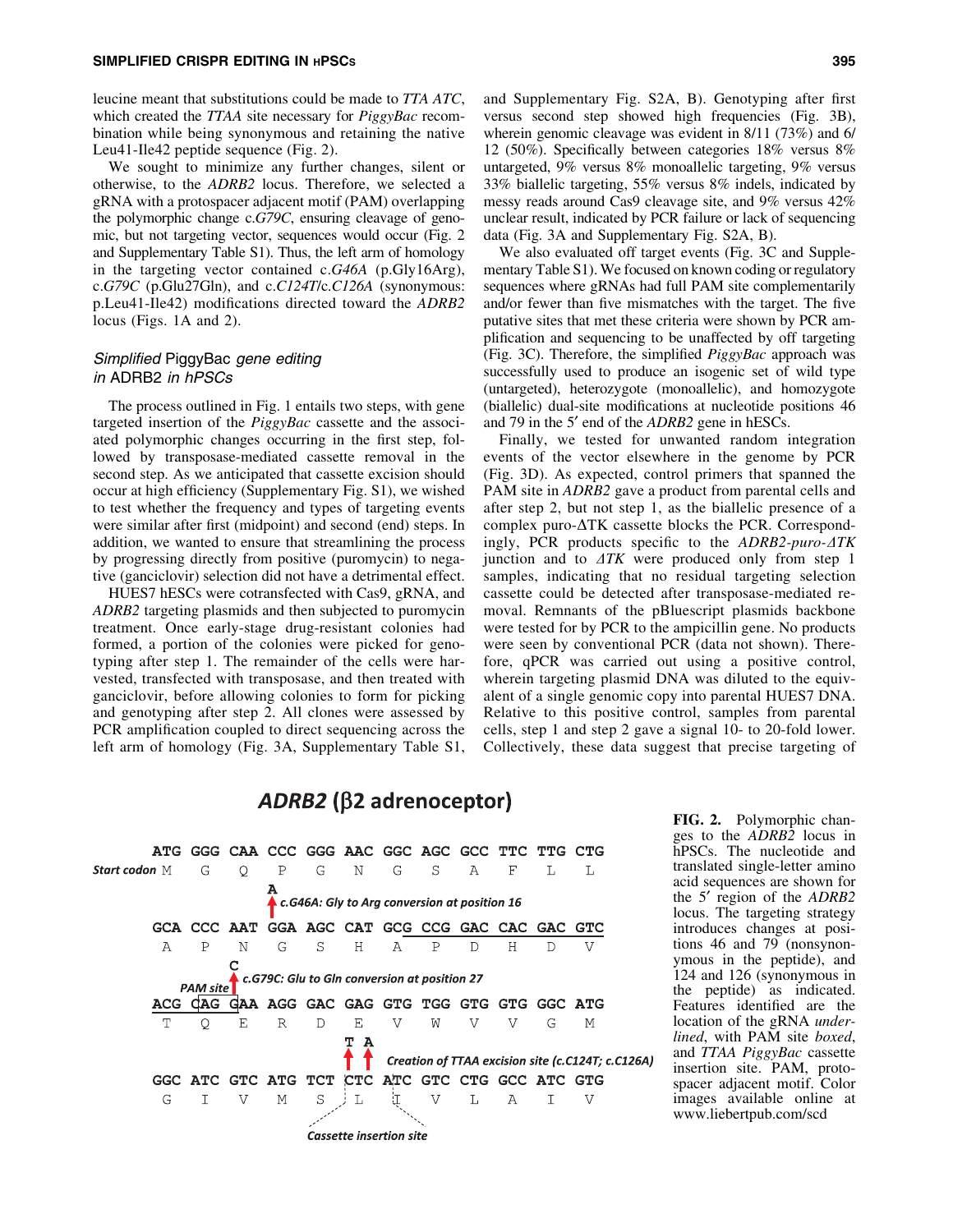

FIG. 3. Gene editing at the *ADRB2* locus in hPSCs. (A) Shows representative chromatogram synopses flanking positions 46, 79, and 124–126 of untargeted, mono- and biallelic targeting, and indels. A complete set for step 1 and step 2 targeting is in Supplementary Figure S2A and B. The table in (B) summarizes the different targeting events identified after step 1 (midpoint; after puromycin selection for clones containing the positive–negative selection cassette) and step 2 (after ganciclovir selection for clones in which the cassette has been excised). In (C), high-risk OT sites were classified as known coding or regulatory sequences where gRNAs had full PAM site complementarily and/or fewer than five mismatches with the target. PCR genotyping showed no evidence for off target events. In (D), random integration was tested. The schematic shows the stages of targeting and location of PCRed regions. *ADRB2* is a control for genomic DNA, while *ADBR2-PT* and *TK* test for the presence of the targeting cassette; results are shown in the gel images. Since no product was identified for *AMP* within the pBluescript backbone, qPCR was used and compared against a positive control (pos) comprising plasmid DNA diluted to the equivalent of single-copy gene level in HUES7 parental DNA. Housekeeping gene was *18S*, *n* = 3 – SD; \*\*\*\**P* < 0.001, Dunnett's test. OT, off target; qPCR, quantitative polymerase chain reaction. Color images available online at www.liebertpub.com/scd

the selection cassette occurred only at the *ADRB2* locus and not at random elsewhere in the genome, and cassette excision occurs after transposase-mediated removal.

## Applying simplified PiggyBac gene editing to other cardiac-associated loci in hPSCs

Efficiency of gene targeting, including using Cas9/CRISPR, is known to be influenced by genomic environment, including complexity and GC-richness of gene sequence, active gene expression, availability of sites to guide nuclease docking, and cell type. Therefore, we selected three additional cardiacassociated loci with different genetic properties, but each with relevance to human health or heart disease (Fig. 4).

*GRK5* encodes G-protein coupled receptor-specific kinase involved in b-adrenergic receptor desensitization. It has been suggested that a c.*A122T* (p.Gln41Leu) polymorphism causes a natural  $\beta$ -blocker effect that may be protective against heart disease [28]. *ACTC1* encodes cardiac actin and a mutation at c.*G301A* (p.Glu101Lys) causes hypertrophic cardiomyopathy, altered calcium sensitivity, arrhythmias, and, in some cases, sudden cardiac death [29]. Finally, *RYR2* encodes ryanodine receptor, which is a calcium release channel in the sarcoplasmic reticulum. A highly malignant mutation of c.*C6737T* (p.Ser2246Leu) causes catecholaminergic polymorphic ventricular tachycardia (CPVT), which can lead to sudden cardiac death [30].

All four genes were expressed in undifferentiated hPSCs (Figs. 1 and 5), which is surprising since *ACTC1* encodes for cardiac actin, a CM-specific structural protein (Fig. 5). The GC content of the region surrounding the polymorphisms, gRNA and *TTAA* sites differs between *ADRB2* (64%), *GRK5* (56%), *ACTC1* (53%), and *RYR2* (42%) (Figs. 2 and 5). Thus, this set provided an opportunity to test the simplified *PiggyBac* approach in genes differing in sequence composition and that were expressed at relatively low levels in hPSCs.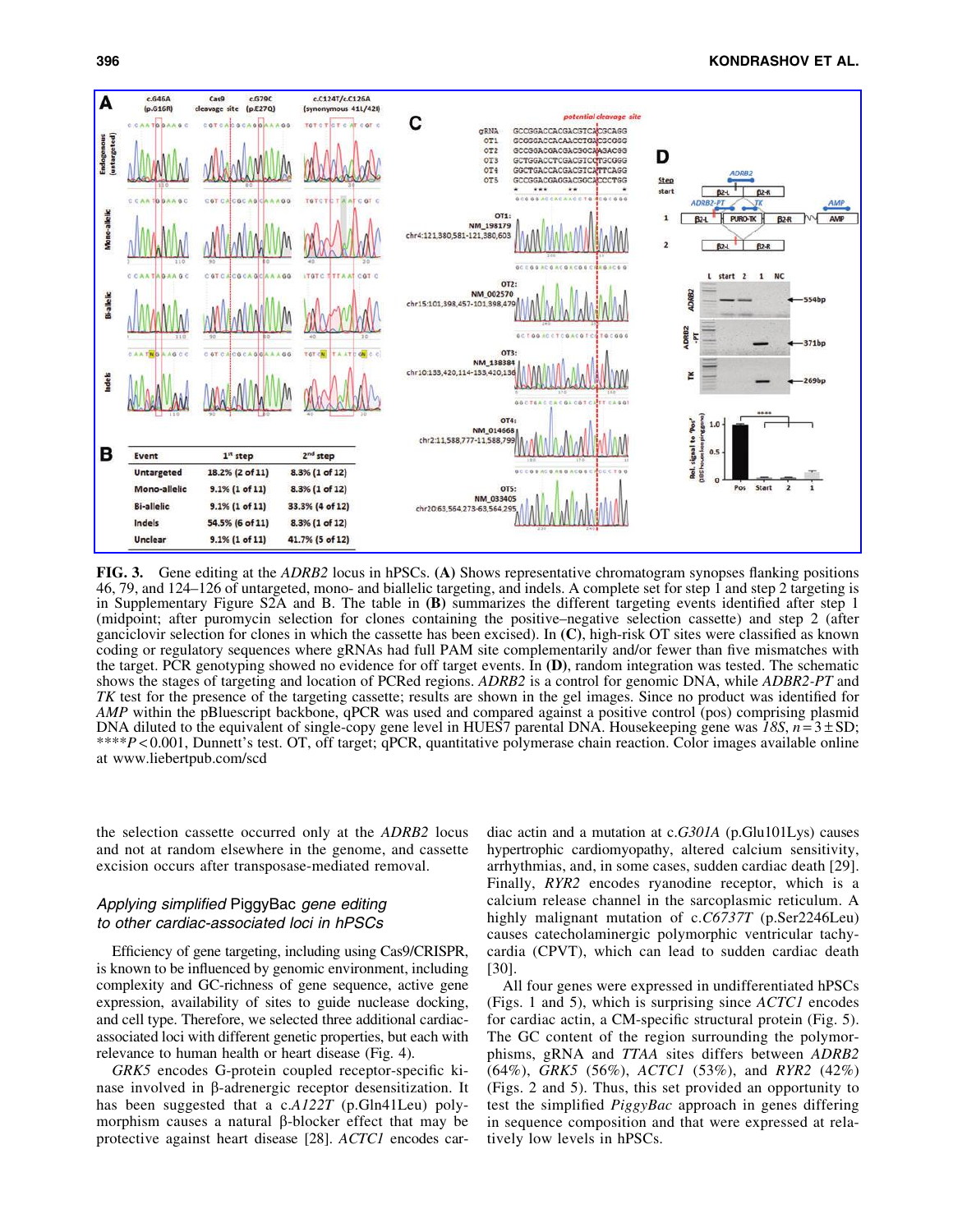

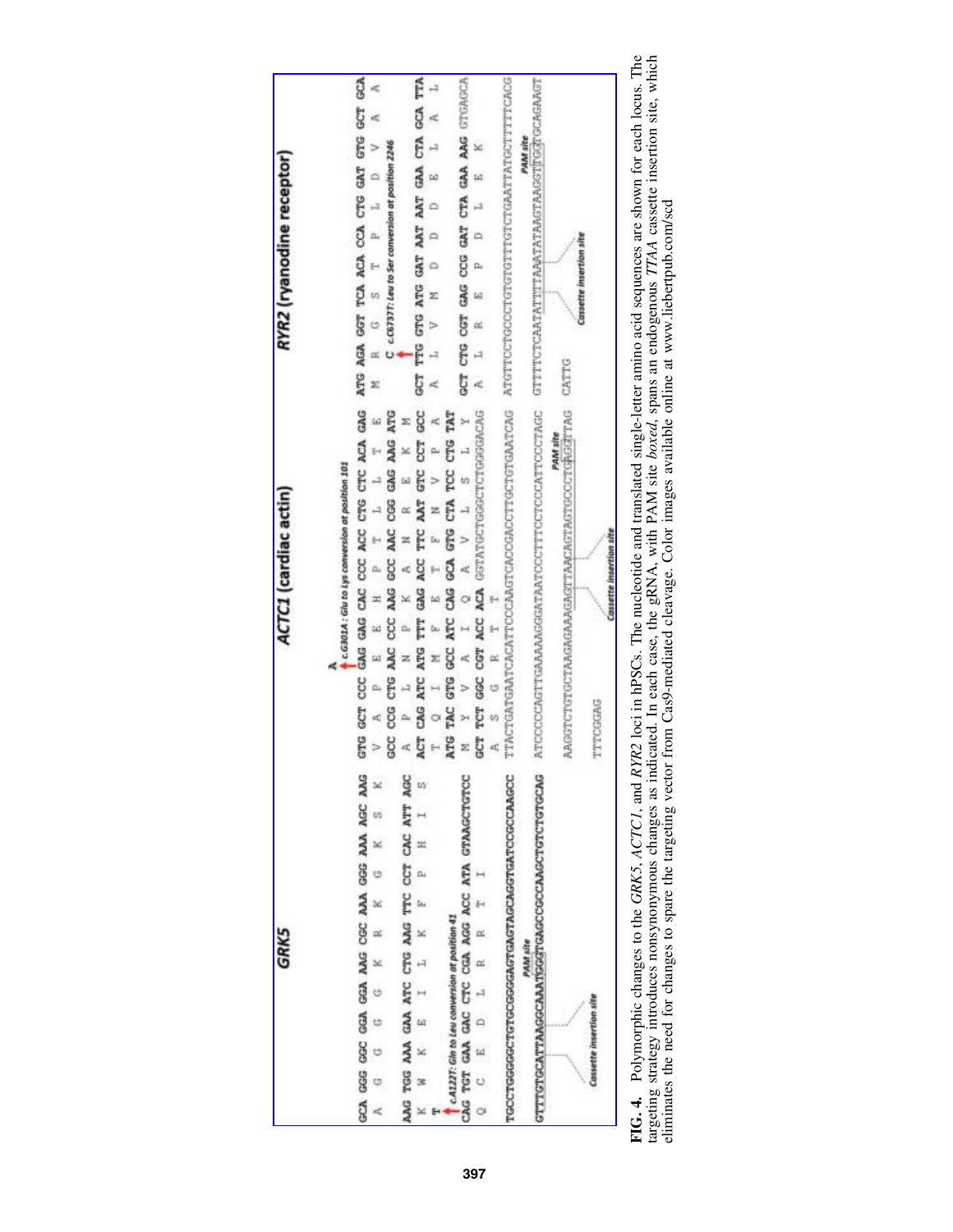

FIG. 5. Gene editing at the *GRK5*, *ACTC1*, and *RYR2* loci in hPSCs. The schematics in (A) show the loci for each gene before and after editing, with damaging (*black* to *red*; *ACTC1*), protective (*red* to *black*; *GRK5*), or rescue (*red* to *black*; *RYR2*) polymorphisms introduced. L and R represent the left and right regions of homology, while primer locations for g, a, and r are indicated (full details in Supplementary Table S1). In (B), semiquantitative RT-PCRs were carried out for each gene in undifferentiated hPSCs (Un) and CMs at day 30 of differentiation (CM). Bands were quantified by densitometry and normalized to  $\beta$ -actin (*ACTB*) as a housekeeping gene. M, marker;  $n=2$ , errors are  $\pm$  SD. (C) shows representative chromatogram synopses flanking polymorphic positions for each gene, while editing efficiencies are displayed in the tables in (D). Note that for *RYR2*, it is not possible to tell whether the event was mono- or biallelic, hence the ?? symbols. RT-PCR, reverse transcription-polymerase chain reaction. Color images available online at www.liebertpub.com/scd

Each gene was targeted in a different hPSC line out of necessity. The starting genotypes were hESC (line HUES7) *GRK5122A/A*, hiPSC *ACTC1301G/G* from a healthy individual within a family with familial hypertrophic cardiomyopathy, and hiPSC *RYR26737C/T* from a young patient with CPVT. In designing the targeting strategies (Fig. 5), we elected to use endogenous *TTAA* sites for *PiggyBac* recombination that resided in neighboring introns. In addition, for each of the three genes (*GRK5*, *ACTC1*, and *RYR2*), gRNAs were chosen that spanned these *TTAA* sites; this means that the gRNAs recognized the endogenous genomic sequence but not the targeting vector because the *TTAA* demarcates the *PiggyBac* cassette insertion site (Fig. 5).

Adopting these two strategies allowed production of true isogenic lines; that is, no further sequence changes with potentially unknown effects were required either to form a de novo *TTAA* site or to protect the targeting vector from gRNA/Cas9 cleavage. The potential disadvantage of this approach is that the distance between gRNA/Cas9 cleavage site and the desired polymorphic change is increased, which raises the likelihood of recombination occurring between these two locations and hence not carrying the polymorphic change into the genome. Indeed, while the distance between PAM site and polymorphic change was 107 and 136 bp for *GRK5122A/A* and *RYR26737C/T*, respectively, it was 313 bp for *ACTC1301G/G* (Fig. 4).

Targeting vectors were constructed for these genes (Figs. 4 and 5A) using the same design principles that were used for *ADRB2* and thus relied on  $\sim$  2 kb of total homology, with  $\sim$ 1 kb in each of the left and right arms (Fig. 1). Following positive (puromycin) and then negative (ganciclovir) selection, colonies were expanded for PCR and sequence analysis (Fig. 5C). For all three genes, successful targeting of the polymorphisms to the left arms was observed with concurrent excision of the *PiggyBac* selection cassette and reconstitution of the endogenous *TTAA* site (Fig. 5C, D). However, the targeting efficiencies differed considerably (Fig. 5D). In *GRK5*, genomic cleavage was confirmed in 93% clones, of which 13% and 47% were monoallelic and biallelic targeting events, respectively. This overall trend of correct targeting was similar to *ACTC1*, where cleavage was 75%, although this led to 67% and 0% monoallelic and biallelic targeting events, respectively. In contrast, cleavage was only evident in 8% of *RYR2* clones, which converted to a successful editing event. In summary, the simplified approach was used to produce footprint-free, isogenic pairs for four cardiac-related genes in hPSCs.

## Characterization of gene edited hPSCs

Although correct targeting had been achieved, it was important to confirm whether specific pluripotency and differentiation characteristics were retained in *ADRB2*, *GRK5*,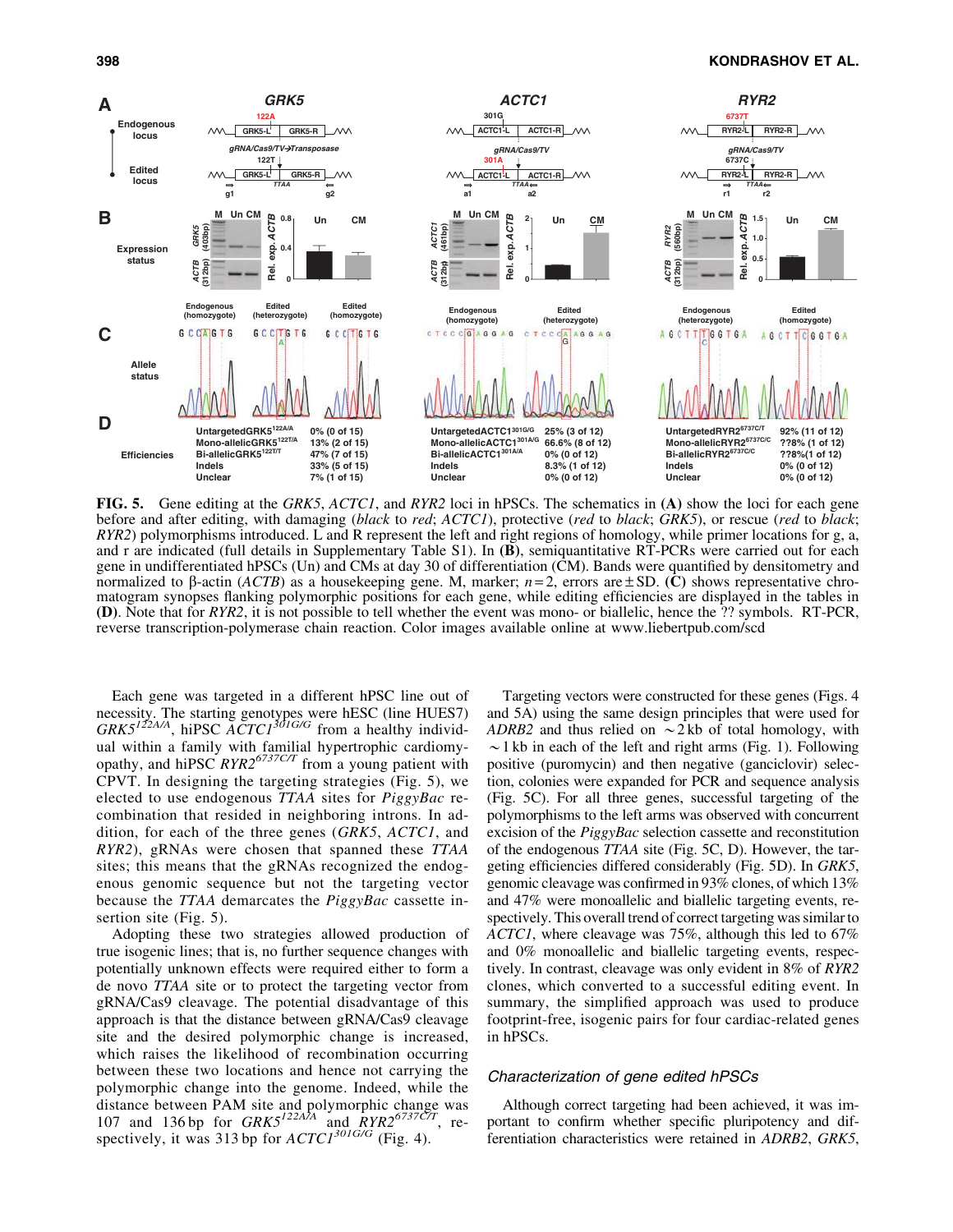



FIG. 6. Retention of pluripotency characteristics in the edited hPSC lines. (A–C) Show assessment of pluripotency characteristics in undifferentiated cells from each of the edited lines. This included (A) immunostaining for the transcription factor, OCT4 [*green*; *inset* with DAPI (*blue*) counterstaining], (B) flow cytometry for TRA-1-81 (*blue*), SSEA4 (*green*), and SSEA1 (*red*), relative to unstained ( *purple*), and (C) G-banding karyotyping of 30 metaphase spreads per line, with a representative karyogram shown for each. In  $(D)$ , directed monolayer differentiation produced CMs of  $>88\%$  purity, as gauged by immunostaining for  $\alpha$ -actinin (*red*) relative to total nuclei count (DAPI, *blue*). Scale bar is 100  $\mu$ m; *n* = 2–4, SD. Color images available online at www.liebertpub.com/scd

*ACTC1*, and *RYR2* gene-edited hPSC lines. Representative examples are shown (Fig. 6), but similar results were obtained from multiple clones, with the exception of *RYR2* where only one successful targeting event was identified. In all cases, immunostaining coupled with high-content image analysis showed that almost all cells expressed the pluripotency marker, OCT4. This was supported by flow cytometry, where 78%– 99% and 76%–100% of hPSCs being positive for TRA-1-81 and SSEA4, whereas <3% displayed the differentiation marker, SSEA1 (Fig. 6).

The metaphase spreads of 30 cells per line were assessed by G-banding karyotyping. Assembly of homologous chromosomes into a karyogram showed no evidence of aberration. Finally, directed monolayer differentiation was used on each line to induce beating sheets of CMs. These were dispersed on day 12–15 of differentiation and stained with  $\alpha$ -actinin, before using high-content image analysis to show CM purity was between 88% and 98%. Thus, the edited lines retained key characteristics of pluripotency, most notably differentiation to functional CMs.

## Evaluating consequences of GRK5-L41 and –Q41 variants on hPSC-CM function

To demonstrate the utility of isogenic sets of hPSC lines, we selected wild-type  $GRK5^{122A/A}$  and homozygote-edited  $GRK5^{122TT}$  lines, which differ only in leucine (L) or glutamine

(Q) at position 41 of the encoded peptide. It has been suggested that the GRK5-L41 variant acts as a natural  $\beta$ -blocker and so is protective against adrenergic stress in the heart [28]. Therefore, we seeded confluent monolayers of CMs derived from the GRK5 isogenic lines onto the CardioExcyte-96 impedance platform to assess beating characteristics during chronic (up to 50 h) stimulation with the  $\beta$ -adrenoceptor agonist, isoprenaline (Fig. 7).

During the first 30 h of isoprenaline treatment, CMs from both variants showed similar responses with maximum beat rates reaching  $\sim$  150% of baseline values (Fig. 7Ai, Aii). This similarity was confirmed by calculating normalized beat rate (GRK5-Q41 divided by GRK5-L41), which gave values of close to 1 (Fig. 7Aiii). However, from 30h onward, the normalized rate of GRK5-Q41 declined, finally reaching 60%–80% of baseline by the 38–48 time window. In contrast, by the end of the evaluation period, GRK5-L41 maintained an average rate of 150%, which was reflected in a Q41/L41 response ratio of  $\sim 0.5$  (note arrows in Fig. 7Ai–Aiii). This mirrors in vivo findings, which show that, unless compensation mechanisms can be invoked, prolonged ( $>30$ h) activation of adrenoceptors by catecholamines compromises CM recovery [28].

Since the GRK5-L41 variant has been suggested to impart a mild protective effect during chronic  $\beta$ -adrenergic stimulation, we reran the experiment but this time with coincubation of isoprenaline and the nonspecific  $\beta$ -blocker,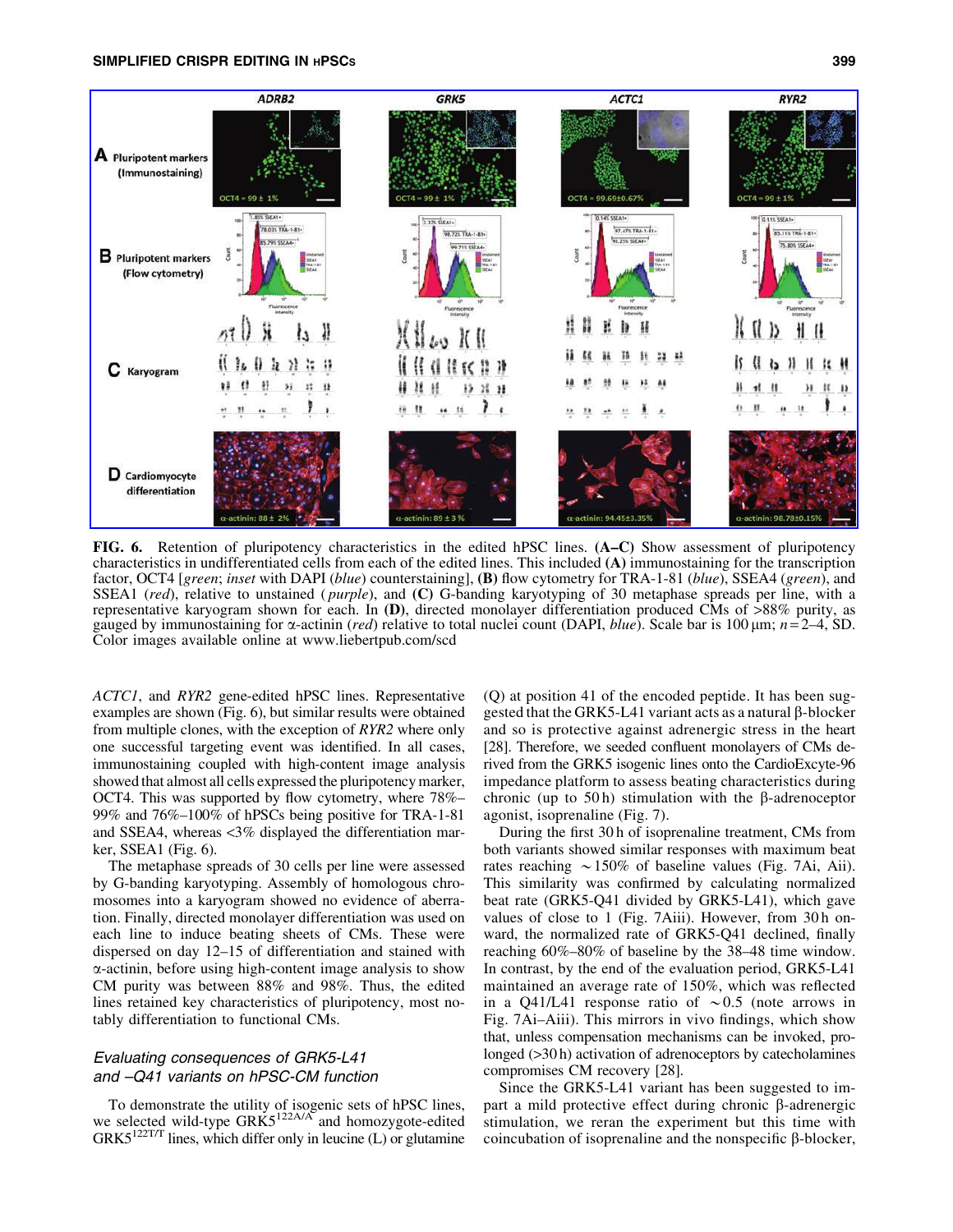

FIG. 7. Functional effects of chronic isoprenaline on GRK5-L41 and –Q41 hPSC-CMs. Using the CardioExcyte impedance platform, the beat rate of the edited hPSC-CM lines was monitored at  $\sim 10$  min intervals during chronic stimulation  $(\sim 50 \text{ h})$  with 100 nM isoprenaline (Iso; Ai, Aii) with or without beta-blockade with 200 nM propranolol (Prop; Bi, Bii). Data were binned for the periods shown and plotted as normalized to percent change from BL. The response ratios were calculated by dividing each datum from GRK5-Q41 by the corresponding time point from GRK5-L41 hPSC-CMs without (Aiii) or with (Biii) blockade with propranolol. *Arrowhead* indicates where there is a highly significant decline in the beat rate of the GRK5-Q41 hPSC-CMs. Dunnett's test relative to BL: \**P* < 0.05; \*\**P* < 0.01; \*\*\**P* < 0.001; \*\*\*\**P* < 0.0001. BL, baseline. Color images available online at www.liebertpub.com/scd

propranolol (Fig. 7B). As expected, the initial chronotropic response of both variants was subdued by propranolol. Notably, however, the chronic decline in beat rate to well below baseline levels seen by 38–48 h in GRK5-Q41 with isoprenaline alone (Fig. 7Bi) was abolished with the addition of propranolol (Fig. 7Bii) and was reflected by response rate ratios of close to 1 throughout the timecourse (Fig. 7Biii). Thus, chronic overstimulation of the  $\beta$ -adrenoceptor system eventually caused a decline in beat rate in GRK5-Q41, but not GRK5-L41 hPSC-CMs, and this could be reversed by  $\beta$ -blockade. This provides a tool for mechanistic understanding of genotype–phenotype interactions, which we are now investigating.

## **Discussion**

We successfully demonstrated a simplified footprint-free approach to gene edit four distinct cardiac-associated loci in hPSCs, with modifications, including mono- and/or biallelic targeting. This included introducing polymorphic changes in hESC and/or hiPSC lines that were anticipated to be mildly beneficial to CM function into *ADRB2* and *GRK5* or severely damaging into *ACTC1*. We also corrected a damaging mutation in the *RYR2* gene. The edited hPSC lines retained the ability to undergo high efficiency differentiation to CMs, enabling us to demonstrate the utility of this approach by showing functional differences in drug response for the GRK5 isogenic set. This simplified *PiggyBac* approach is easily adaptable to other loci, providing there is appropriate proximity of *TTAA* sites, either native or modified by engineering. Applicability will be irrespective of whether the targeting strategy uses conventional or nuclease (eg, zinc fingers, TALE, Cas9/CRISPR) strategies and will be of future value in facilitating mechanistic studies.

The need for isogenic hPSC lines was highlighted recently by Sala et al. [3]. Comparison of action potential duration 90  $(APD_{90})$ , an electrophysiology parameter, in CMs derived from 18 hPSC lines showed more than a fourfold difference, with values ranging from  $\sim$  140 to 600 ms. Even between different commercial suppliers of hPSC-CMs, where quality control is high before release to customers, the range was 225 to 600 ms. A notable departure from this variation was one isogenic pair, where CMs from both lines had highly similar APD<sub>90</sub> values of  $\sim$  230 ms.

Contextually, the normal range for humans  $APD<sub>90</sub>$  values (usually cited as QT interval) is 350–450 ms, and increases of 10%–20% are worrisome. During drug development, such prolongation would likely lead to the termination of the drug [31]. Clinically, QT intervals of >460–500 ms usually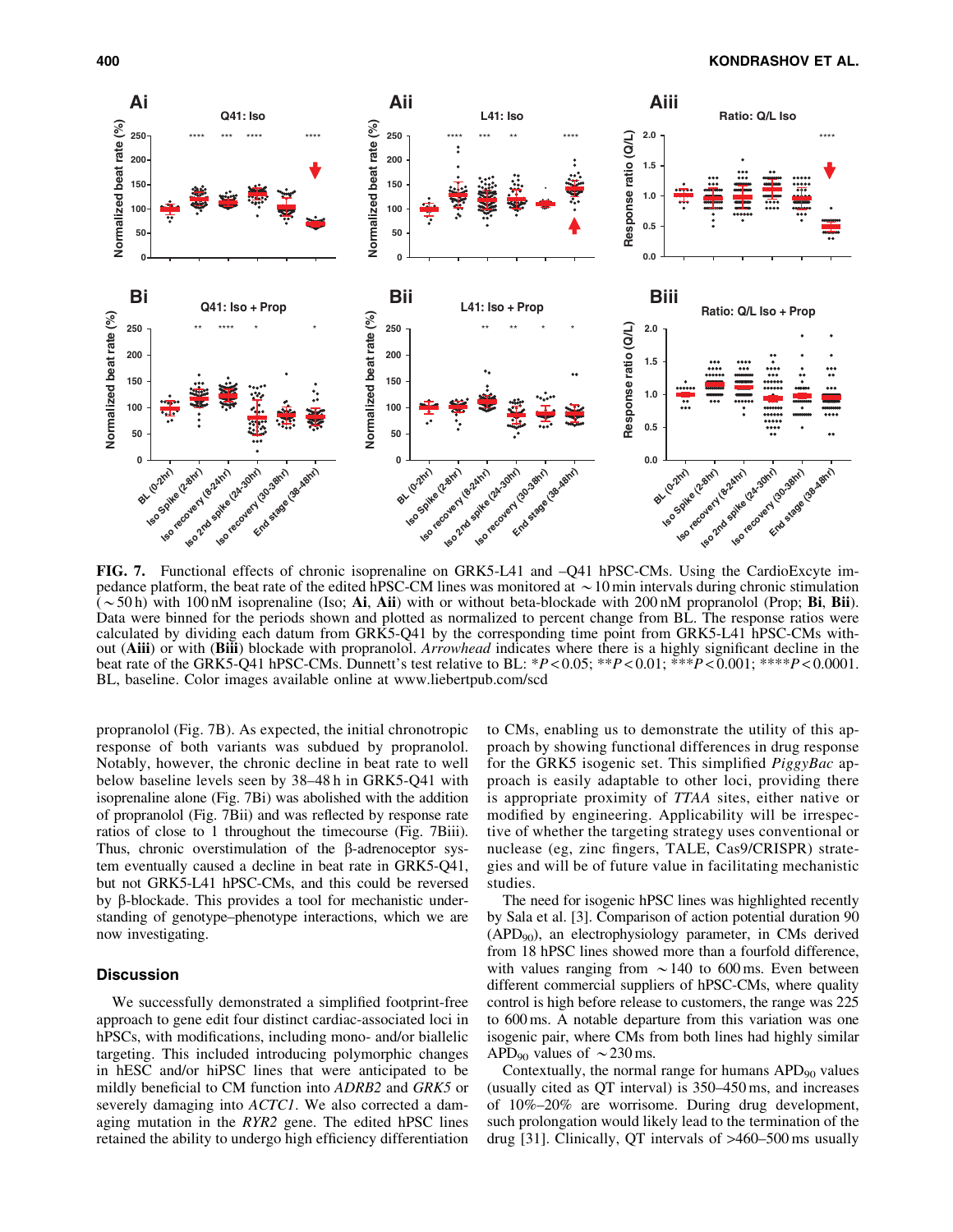signify disease state, such as long QT syndrome, which is caused by mutations in various ion channel proteins and can lead to sudden cardiac death [32]. This means that depending on the hPSCs selected, the phenotypic variation between lines (up to 400%) can be greater than any change caused by the mutation (usually 10% to 100%). This may explain some of the discrepancies reported in the literature for hPSCbased disease modeling, including for the magnitude of change caused by mutations in *KNCQ1*, which underlies long-QT syndrome type 1 [33,34]. Consequently, the use of isogenic pairs is becoming the gold standard for disease modeling using hPSCs. The isogenic approach allows desired polymorphisms to be studied within the same genetic background and the ''noise'' is eliminated from the other estimated  $\sim$  11 million single nucleotide polymorphisms (SNPs), 2.8 million short indels, and  $\sim$  500,000 block substitutions that exist between unrelated individuals [35].

A true isogenic pair will differ only in the desired polymorphic change. Part or whole remnants of selection cassettes can perturb gene function [36], even when positioned in introns because of the presence of currently unannotated sequences. Indeed, in hPSCs, we found that even when Cas9/CRISPR was used to target Ef1x-driven blasticidin or puromycin resistance markers into neighboring introns, this abolished expression of *KCNH2* [1] and *MYH7* (Supplementary Fig. S3C) genes encodes the HERG potassium ion channel and beta myosin heavy-chain structural protein, respectively. In both cases, cassette removal restored expression of *KCNH2* and *MYH7*. For *ADRB2*, the complexity of the locus and absence of a nearby *TTAA* site necessitated conversion of *CTC ATC* to *TTA ATC*. In humans, both *CTC* and *TTA* are compatible with the leucine tRNA machinery but the probability of use is 0.2 and 0.07, meaning that *CTC* is preferred. Also, current gene annotation shows this change should not interfere with control regions (promoters, enhancers, noncoding RNAs, splice sites, etc.), but needs to be borne in mind during targeting design. Thus, any changes, from single bases through to residual sequences ([1,37,38]; Supplementary Fig. S3), may need thorough investigation to rule out any potential negative impact on cell function.

For loci that are more refractory to targeting, cultures can be pooled at the midpoint of the process (after step 1/puromycin treatment) and an aliquot of cells taken for bulk PCR analysis. Primers are chosen to span from the selection cassette to the flanking genomic region of the locus of interest. If no PCR product is produced, this may suggest that the experiment should be abandoned. However, if there is a product, then, the cells can be reseeded, transfected with transposase, and then treated with ganciclovir to finish the excision/colony selection process.

A surprising observation was that when cells at this puromycin-resistant midpoint were cryopreserved, the positive–negative selection cassette was silenced upon thawing of the cells; this occurred across several loci beyond those described in this report. We are unsure as to why the cryopreservation–thaw cycle caused this effect. Indeed, it is well documented that silencing of transgenes occurs readily in hPSCs, particularly when nonmammalian promoters are used [39]. However, we used the mammalian promoter, phosphoglycerate kinase, which is usually well tolerated [40,41]. We are not aware of other reports where transgene expression is maintained during long-term culture, unless a cryopreservation–thaw cycle is introduced.

Although all loci were targeted successfully, there were notable differences. Genome editing occurred at an efficiency of 42%–67% in *ADRB2*, *GRK5*, and *ACTC1*, but only 8% in *RYR2*. All the genes were expressed, but this is not a prerequisite for Cas9/CRISPR targeting. Our data for *MYH7* showed a frequency of mono- and biallelic events totaled  $\sim$  25% (Supplementary Fig. S3). In terms of GC content, *RYR2* had the lowest (42%) around the target site, which might be expected to give better access for gene targeting rather than the lowly 8% reported in this study. This may be because the complexity of the *RYR2* locus is high, with regions flanking the target site, including repetitive elements (LINE, SINE, Alu). Another parameter that could influence targeting efficiency is the cell line used. Out of necessity, we used different hPSC lines because of their starting genotype, which in some cases was disease- or patient-specific. Many similarities and differences have been reported between hPSC lines [16]. In our report, we found that the puromycin concentration required during selection varied from  $0.25$  to  $7.5 \mu g/mL$ . Thus, it would be unsurprising if variation extended to differential targeting efficiencies between hPSC lines.

Vector construction and lengths of homology regions are also factors known to impact targeted recombination [42]. The same design principles were used for all four loci, but the distances between the PAM site in the gRNA and polymorphism (termed PAM-SNP) varied out of necessity. Differences in targeting frequency may be explained by the mechanism of repair. DNA repair occurs via multiple pathways or subpathways, including DNA double-strand break repair (DSBR), Holliday junction dissolution, synthesis-dependent strand annealing, and single-strand DNA incorporation [43,44]. With regard to DSBR, long conversion tracts (approximately  $\pm 1$  kb) are generated either side of the of conversion zone, with probability of conversion decreasing as a function of PAM-SNP distance [45]. Linear dependency also occurs with ssODNs [9,43], but creates conversion tracts of approximately  $\pm 60$  nucleotides [43], which is why this approach tends to only incorporate small insertions or substitutions.

The PAM-SNP frequency-distance relationship may explain some of the differences in nature and efficiency of targeting events. For *ACTC1*, with a 300 nucleotide distance, there was a higher probability of recombination occurring between PAM site and polymorphism. After transposase-mediated cassette excision, the sequence in the final chromatogram would appear as untargeted because the approach was designed to be footprint-free. This may have contributed to a profile of clones being untargeted = high (25%), monoallelic targeted = high (67%), and biallelic targeted = low  $(0\%)$ . In contrast, the short PAM-SNP distance of around 100 nucleotides or less for *ADRB2* and *GRK5* presented profiles of 0%, 8%, and 33% and 8%, 13%, and 47%, respectively. Fortuitously, only heterozygote mutations occur in humans for *ACTC1*, presumably because it would likely lead to early lethality, which is the case in mouse knockouts. However, the PAM-SNP distance is clearly not the only factor, since most (92%)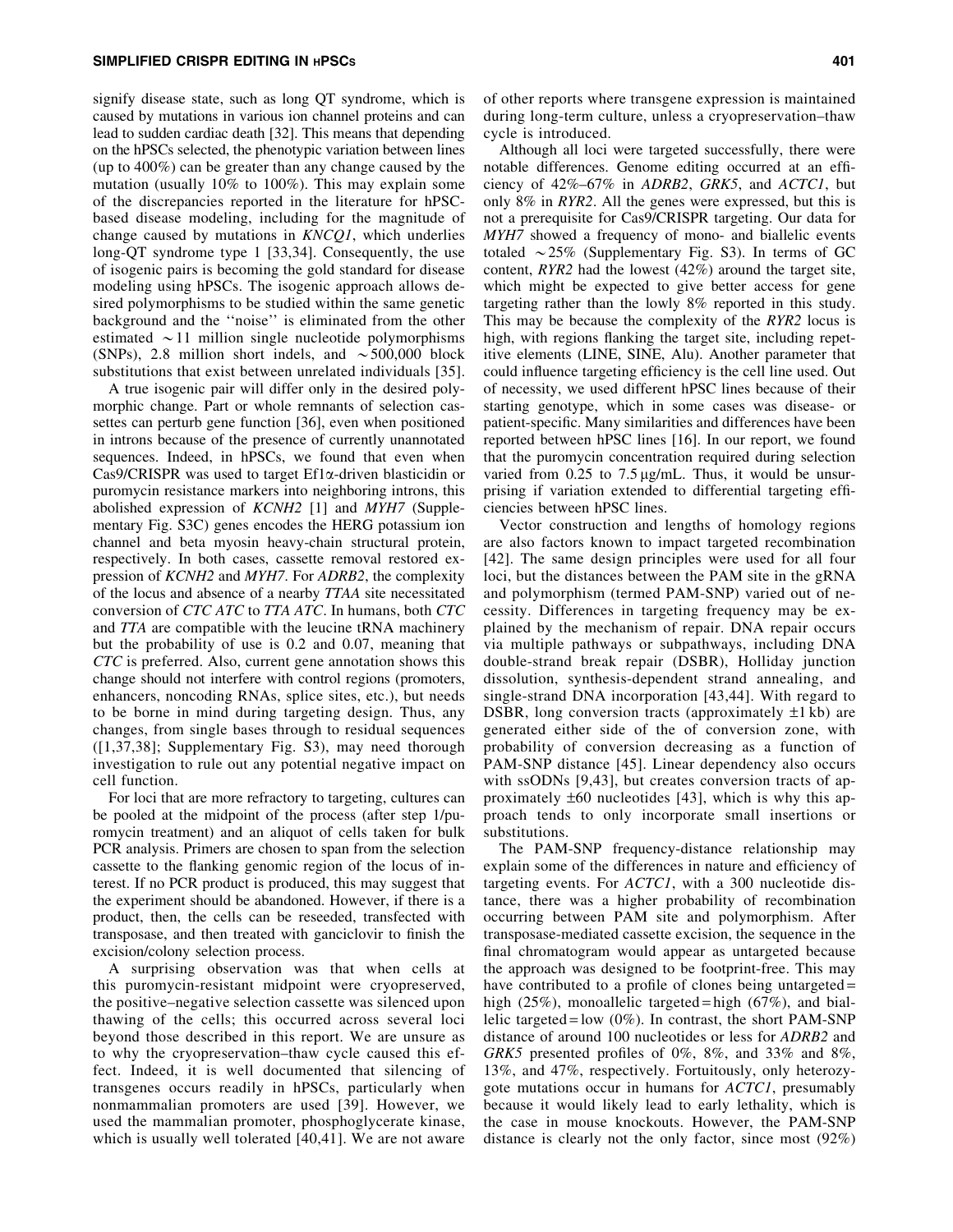clones for *RYR2* were not targeted. We cannot be sure whether the one *RYR2* clone was mono- or biallelic targeting event since the template was identical to the healthy allele, so only correction of the mutant allele could be detected.

Our main goal in this work was to reduce the duration required to produce isogenic sets of hPSCs, with a specific emphasis on in vitro disease modeling of the cardiovascular system. While others have used the *PiggyBac* system, we describe an abbreviated version that not only saves time and effort but also the number of population doublings required to produce the gene-edited cells. This is important because both empirical experimentation [14] and mathematical modeling [46] show that genetic and epigenetic changes are inevitable as a function of time.

The targeted clones in this study were examined by karyotyping of at least 30 metaphase spreads. Nevertheless, further detailed analysis will be needed to examine the broader stability of these lines. The rate of epigenetic change is highest soon after hESC line derivation, with most changes being haphazard [14,15]. In contrast, many genetic changes are predictable. This is exemplified by a large-scale study [14] of 136 hESC and hiPSC lines from 38 laboratories worldwide, which showed a progressive tendency to acquire changes on prolonged culture. Common changes at the chromosome level were part or whole gains of 1, 12, and/or 17. However, in  $\sim 20\%$  of lines studied, there was also gain of a minimal amplicon in chromosome 20q11.21. This included three genes, *ID1*, *BCL2L1*, and *HM13*, with *BCL2L1* driving a selective advantage for hPSC survival in culture. Whether stochastic or nonstochastic, these changes may affect the quality of the cells for biomedical application. Strategies to reduce the population doublings required during their manipulation should be welcomed, although to date this has not been considered. This would bring genetically engineered hPSCs into kilter with the international guidelines for clinical grade lines, where low-passage seed stocks or master banks are recommended [47].

#### Acknowledgments

This work was supported by (all to C.D.) the British Heart Foundation (SP/15/9/31605., RG/15/6/31436., PG/14/59/ 31000., RG/14/1/30588., P47352/Centre for Regenerative Medicine); BIRAX (04BX14CDLG); Medical Research Council (MR/M017354/1); The National Centre for the Replacement, Refinement and Reduction of Animals in Research (NC3Rs) (CRACK-IT. FULL PROPOSAL code 35911-259146., NC/K000225/1); Heart Research UK (TRP01/12). Funding for open access charge: British Heart Foundation. Plasmids for *PiggyBac* targeting were made available via the Wellcome Trust Sanger Institute. This included pCMV-hyPBase (pcDNA3-based expression vector of a hyperactive piggyBac transposase; and pMCS- $AAT-PB:PGKpuro-ATK$  (A donor template vector for genetic correction. The vector contains the puro- $\Delta$ TK cassette flanked by the piggyBac repeats [11].

## Author Disclosure Statement

No competing financial interests exist.

#### References

- 1. Denning C, V Borgdorff, J Crutchley, KSA Firth, V George, S Kalra, A Kondrashov, MD Hoang, D Mosqueira, et al. (2016). Cardiomyocytes from human pluripotent stem cells: from laboratory curiosity to industrial biomedical platform. [Biochim Biophys Acta](https://www.liebertpub.com/action/showLinks?doi=10.1089%2Fscd.2017.0268&pmid=26524115&crossref=10.1016%2Fj.bbamcr.2015.10.014&citationId=p_26) 1863:1728–1748.
- 2. Smith JG, AD Celiz, AK Patel, RD Short, MR Alexander and C Denning. (2015). Scaling human pluripotent stem cell expansion and differentiation: are cell factories becoming a reality? [Regen Med](https://www.liebertpub.com/action/showLinks?doi=10.1089%2Fscd.2017.0268&pmid=26542310&crossref=10.2217%2Frme.15.65&citationId=p_27) 10:925–930.
- 3. Sala L, M Bellin and CL Mummery. (2016). Integrating cardiomyocytes from human pluripotent stem cells in safety pharmacology: has the time come? [Br J Pharmacol](https://www.liebertpub.com/action/showLinks?doi=10.1089%2Fscd.2017.0268&pmid=27641943&crossref=10.1111%2Fbph.13577&citationId=p_28) 174:3749–3765.
- 4. Kim HS, K Lee, S Bae, J Park, CK Lee, M Kim, E Kim, S Kim, C Kim and JS Kim. (2017). CRISPR/Cas9 mediated gene knockout screens and target identification via whole-genome sequencing uncover host genes required for picornavirus infection. [J Biol Chem](https://www.liebertpub.com/action/showLinks?doi=10.1089%2Fscd.2017.0268&pmid=28446605&crossref=10.1074%2Fjbc.M117.782425&citationId=p_29) 292: 10664–10671.
- 5. Meier ID, C Bernreuther, T Tilling, J Neidhardt, YW Wong, C Schulze, T Streichert and M Schachner. (2010). Short DNA sequences inserted for gene targeting can accidentally interfere with off-target gene expression. [FASEB](https://www.liebertpub.com/action/showLinks?doi=10.1089%2Fscd.2017.0268&pmid=20110269&crossref=10.1096%2Ffj.09-140749&citationId=p_30) [J](https://www.liebertpub.com/action/showLinks?doi=10.1089%2Fscd.2017.0268&pmid=20110269&crossref=10.1096%2Ffj.09-140749&citationId=p_30) 24:1714–1724.
- 6. Pan Y, L Zhang, Q Liu, Y Li, H Guo, Y Peng, H Peng, B Tang, Z Hu, et al. (2016). Insertion of a knockout-first cassette in Ampd1 gene leads to neonatal death by disruption of neighboring genes expression. [Sci Rep](https://www.liebertpub.com/action/showLinks?doi=10.1089%2Fscd.2017.0268&pmid=27775065&crossref=10.1038%2Fsrep35970&citationId=p_31) 6: 35970.
- 7. Kim S, D Kim, SW Cho, J Kim and JS Kim. (2014). Highly efficient RNA-guided genome editing in human cells via delivery of purified Cas9 ribonucleoproteins. [Genome Res](https://www.liebertpub.com/action/showLinks?doi=10.1089%2Fscd.2017.0268&pmid=24696461&crossref=10.1101%2Fgr.171322.113&citationId=p_32) 24:1012–1019.
- 8. DeWitt MA, W Magis, NL Bray, T Wang, JR Berman, F Urbinati, SJ Heo, T Mitros, DP Muñoz, et al. (2016). Selection-free genome editing of the sickle mutation in human adult hematopoietic stem/progenitor cells. [Sci](https://www.liebertpub.com/action/showLinks?doi=10.1089%2Fscd.2017.0268&crossref=10.1126%2Fscitranslmed.aaf9336&citationId=p_33) [Transl Med](https://www.liebertpub.com/action/showLinks?doi=10.1089%2Fscd.2017.0268&crossref=10.1126%2Fscitranslmed.aaf9336&citationId=p_33) 8:360ra134.
- 9. Paquet D, D Kwart, A Chen, A Sproul, S Jacob, S Teo, KM Olsen, A Gregg, S Noggle, M Tessier-Lavigne. (2016). Efficient introduction of specific homozygous and heterozygous mutations using CRISPR/Cas9. [Nature](https://www.liebertpub.com/action/showLinks?doi=10.1089%2Fscd.2017.0268&pmid=27120160&crossref=10.1038%2Fnature17664&citationId=p_34) 533: 125–129.
- 10. Yusa K. (2013). Seamless genome editing in human pluripotent stem cells using custom endonuclease-based gene targeting and the piggyBac transposon. [Nat Protoc](https://www.liebertpub.com/action/showLinks?doi=10.1089%2Fscd.2017.0268&pmid=24071911&crossref=10.1038%2Fnprot.2013.126&citationId=p_35) 8:2061– 2078.
- 11. Yusa K, ST Rashid, H Strick-Marchand, I Varela, PQ Liu, DE Paschon, E Miranda, A Ordóñez, NR Hannan, et al. (2011). Targeted gene correction of  $\alpha$ 1-antitrypsin deficiency in induced pluripotent stem cells. [Nature](https://www.liebertpub.com/action/showLinks?doi=10.1089%2Fscd.2017.0268&pmid=21993621&crossref=10.1038%2Fnature10424&citationId=p_36) 478:391– 394.
- 12. Sun N and HM Zhao. (2014). Seamless Correction of the Sickle Cell Disease Mutation of the HBB Gene in Human Induced Pluripotent Stem Cells Using TALENs. [Biotechnol](https://www.liebertpub.com/action/showLinks?doi=10.1089%2Fscd.2017.0268&pmid=23928856&crossref=10.1002%2Fbit.25018&citationId=p_37) [Bioeng](https://www.liebertpub.com/action/showLinks?doi=10.1089%2Fscd.2017.0268&pmid=23928856&crossref=10.1002%2Fbit.25018&citationId=p_37) 111:1048–1053.
- 13. Xie F, L Ye, JC Chang, AI Beyer, JM Wang, MO Muench and YW Kan. (2014). Seamless gene correction of beta-thalassemia mutations in patient-specific iPSCs using CRISPR/Cas9 and piggyBac. [Genome Res](https://www.liebertpub.com/action/showLinks?doi=10.1089%2Fscd.2017.0268&pmid=25096406&crossref=10.1101%2Fgr.173427.114&citationId=p_38) 24: 1526–1533.
- 14. Amps K, PW Andrews, G Anyfantis, L Armstrong, S Avery, H Baharvand, J Baker, D Baker, MB Munoz, et al.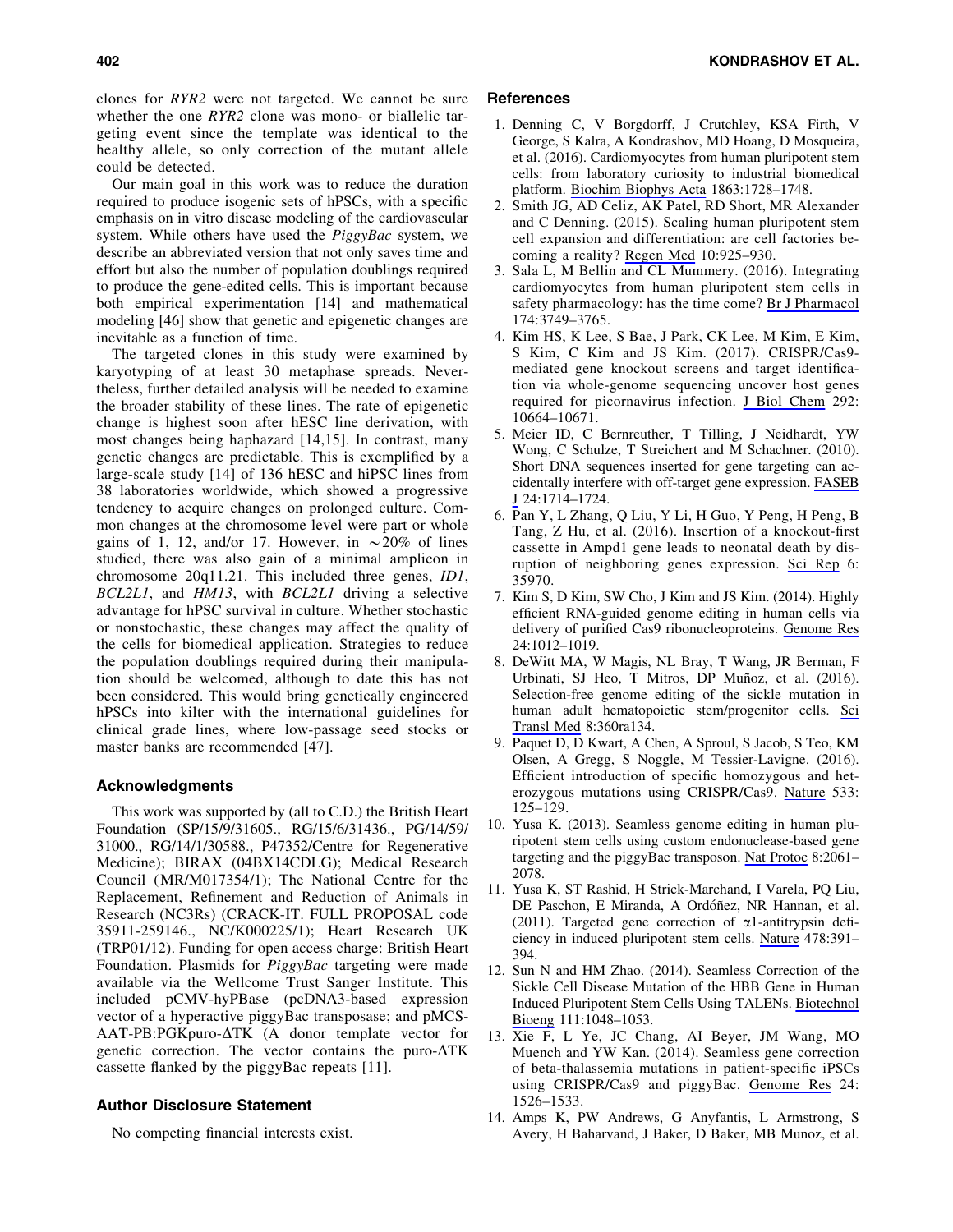(2011). Screening ethnically diverse human embryonic stem cells identifies a chromosome 20 minimal amplicon conferring growth advantage. [Nat Biotechnol](https://www.liebertpub.com/action/showLinks?doi=10.1089%2Fscd.2017.0268&pmid=22119741&crossref=10.1038%2Fnbt.2051&citationId=p_39) 29:1132– 1144.

- 15. Allegrucci C, YZ Wu, A Thurston, CN Denning, H Priddle, CL Mummery, D Ward-van Oostwaard, PW Andrews, M Stojkovic, et al. (2007). Restriction landmark genome scanning identifies culture-induced DNA methylation instability in the human embryonic stem cell epigenome. [Hum Mol Genet](https://www.liebertpub.com/action/showLinks?doi=10.1089%2Fscd.2017.0268&pmid=17409196&crossref=10.1093%2Fhmg%2Fddm074&citationId=p_40) 16:1253–1268.
- 16. Allegrucci C and LE Young. (2007). Differences between human embryonic stem cell lines. [Hum Reprod Update](https://www.liebertpub.com/action/showLinks?doi=10.1089%2Fscd.2017.0268&pmid=16936306&crossref=10.1093%2Fhumupd%2Fdml041&citationId=p_41) 13: 103–120.
- 17. Bosman A, A Letourneau, L Sartiani, M Del Lungo, F Ronzoni, R Kuziakiv, V Tohonen, M Zucchelli, F Santoni, et al. (2015). Perturbations of heart development and function in cardiomyocytes from human embryonic stem cells with trisomy 21. [Stem Cells](https://www.liebertpub.com/action/showLinks?doi=10.1089%2Fscd.2017.0268&pmid=25645121&crossref=10.1002%2Fstem.1961&citationId=p_42) 33: 1434–1446.
- 18. Liu P, A Kaplan, B Yuan, JH Hanna, JR Lupski and O Reiner. (2014). Passage number is a major contributor to genomic structural variations in mouse iPSCs. [Stem Cells](https://www.liebertpub.com/action/showLinks?doi=10.1089%2Fscd.2017.0268&pmid=24965231&crossref=10.1002%2Fstem.1779&citationId=p_43) 32:2657–2667.
- 19. Wang G, L Yang, D Grishin, X Rios, LY Ye, Y Hu, K Li, D Zhang, GM Church and WT Pu. (2017). Efficient, footprint-free human iPSC genome editing by consolida-tion of Cas9/CRISPR and piggyBac technologies. [Nat](https://www.liebertpub.com/action/showLinks?doi=10.1089%2Fscd.2017.0268&pmid=27929521&crossref=10.1038%2Fnprot.2016.152&citationId=p_44) [Protoc](https://www.liebertpub.com/action/showLinks?doi=10.1089%2Fscd.2017.0268&pmid=27929521&crossref=10.1038%2Fnprot.2016.152&citationId=p_44) 12:88–103.
- 20. Burridge PW, D Anderson, H Priddle, MDB Munoz, S Chamberlain, C Allegrucci, LE Young and C Denning. (2007). Improved human embryonic stem cell embryoid body homogeneity and cardiomyocyte differentiation from a novel V-96 plate aggregation system highlights interline variability. [Stem Cells](https://www.liebertpub.com/action/showLinks?doi=10.1089%2Fscd.2017.0268&pmid=17185609&crossref=10.1634%2Fstemcells.2006-0598&citationId=p_45) 25:929–938.
- 21. Sotoodehnia N, DS Siscovick, M Vatta, BM Psaty, RP Tracy, JA Towbin, RN Lemaitre, TD Rea, JP Durda, et al. (2006). Beta2-adrenergic receptor genetic variants and risk of sudden cardiac death. [Circulation](https://www.liebertpub.com/action/showLinks?doi=10.1089%2Fscd.2017.0268&pmid=16618831&crossref=10.1161%2FCIRCULATIONAHA.105.582833&citationId=p_46) 113:1842– 1848.
- 22. Daer RM, JP Cutts, DA Brafman and KA Haynes. (2017). The impact of chromatin dynamics on Cas9 mediated genome editing in human cells. [ACS Synth](https://www.liebertpub.com/action/showLinks?doi=10.1089%2Fscd.2017.0268&pmid=27783893&crossref=10.1021%2Facssynbio.5b00299&citationId=p_47) [Biol](https://www.liebertpub.com/action/showLinks?doi=10.1089%2Fscd.2017.0268&pmid=27783893&crossref=10.1021%2Facssynbio.5b00299&citationId=p_47) 6:428–438.
- 23. Drysdale CM, DW McGraw, CB Stack, JC Stephens, RS Judson, K Nandabalan, K Arnold, G Ruano and SB Liggett. (2000). Complex promoter and coding region beta 2 adrenergic receptor haplotypes alter receptor expression and predict in vivo responsiveness. [Proc Natl Acad Sci U S](https://www.liebertpub.com/action/showLinks?doi=10.1089%2Fscd.2017.0268&pmid=10984540&crossref=10.1073%2Fpnas.97.19.10483&citationId=p_48) [A](https://www.liebertpub.com/action/showLinks?doi=10.1089%2Fscd.2017.0268&pmid=10984540&crossref=10.1073%2Fpnas.97.19.10483&citationId=p_48) 97:10483–10488.
- 24. Parola AL and BK Kobilka. (1994). The peptide product of a 5¢ leader cistron in the beta 2 adrenergic receptor mRNA inhibits receptor synthesis. [J Biol Chem](https://www.liebertpub.com/action/showLinks?doi=10.1089%2Fscd.2017.0268&pmid=8308019&citationId=p_49) 269: 4497–4505.
- 25. Tholanikunnel BG, K Joseph, K Kandasamy, A Baldys, JR Raymond, LM Luttrell, PJ McDermott and DJ Fernandes. (2010). Novel mechanisms in the regulation of G proteincoupled receptor trafficking to the plasma membrane. [J Biol](https://www.liebertpub.com/action/showLinks?doi=10.1089%2Fscd.2017.0268&pmid=20739277&crossref=10.1074%2Fjbc.M110.168229&citationId=p_50) [Chem](https://www.liebertpub.com/action/showLinks?doi=10.1089%2Fscd.2017.0268&pmid=20739277&crossref=10.1074%2Fjbc.M110.168229&citationId=p_50) 285:33816–33825.
- 26. Karlin S1, C Burge, AM Campbell. (1992). Statistical analyses of counts and distributions of restriction sites in DNA sequences. [Nucleic Acids Res](https://www.liebertpub.com/action/showLinks?doi=10.1089%2Fscd.2017.0268&pmid=1313968&crossref=10.1093%2Fnar%2F20.6.1363&citationId=p_51) 20:1363– 1370
- 27. Galvan DL1, Y Nakazawa, A Kaja, C Kettlun, LJ Cooper, CM Rooney and Wilson MH. (2009). Genome-wide map-

ping of PiggyBac transposon integrations in primary human T cells. [J Immunother](https://www.liebertpub.com/action/showLinks?doi=10.1089%2Fscd.2017.0268&pmid=19752750&crossref=10.1097%2FCJI.0b013e3181b2914c&citationId=p_52) 32:837–844.

- 28. Liggett SB, S Cresci, RJ Kelly, FM Syed, SJ Matkovich, HS Hahn, A Diwan, JS Martini, L Sparks, et al. (2008). A GRK5 polymorphism that inhibits beta-adrenergic receptor signaling is protective in heart failure. [Nat Med](https://www.liebertpub.com/action/showLinks?doi=10.1089%2Fscd.2017.0268&pmid=18425130&crossref=10.1038%2Fnm1750&citationId=p_53) 14: 510–517.
- 29. Song W, E Dyer, DJ Stuckey, O Copeland, MC Leung, C Bayliss, A Messer, R Wilkinson, JL Tremoleda, et al. (2011). Molecular mechanism of the E99K mutation in cardiac actin (ACTC Gene) that causes apical hypertrophy in man and mouse. [J Biol Chem](https://www.liebertpub.com/action/showLinks?doi=10.1089%2Fscd.2017.0268&pmid=21622575&crossref=10.1074%2Fjbc.M111.252320&citationId=p_54) 286:27582– 27593.
- 30. Barbanti C, A Maltret and D Sidi. (2017). A focus on pharmacological management of catecholaminergic polymorphic ventricular tachycardia. Mini Rev Med Chem. [Epub ahead of print]; DOI: 10.2174/1389557517666170707100923.
- 31. Braam SR, L Tertoolen, S Casini, E Matsa, HR Lu, A Teisman, R Passier, C Denning, DJ Gallacher, R Towart and CL Mummery. (2013). Repolarization reserve determines drug responses in human pluripotent stem cell derived cardiomyocytes. [Stem Cell Res](https://www.liebertpub.com/action/showLinks?doi=10.1089%2Fscd.2017.0268&pmid=23089628&crossref=10.1016%2Fj.scr.2012.08.007&citationId=p_56) 10:48–56.
- 32. Morita H, J Wu and DP Zipes. (2008). The QT syndromes: long and short. [Lancet](https://www.liebertpub.com/action/showLinks?doi=10.1089%2Fscd.2017.0268&pmid=18761222&crossref=10.1016%2FS0140-6736%2808%2961307-0&citationId=p_57) 372:750-763.
- 33. Christ T, A Horvath and T Eschenhagen. (2015). LQT1 phenotypes in hiPSC: are we measuring the right thing? [Proc Natl Acad Sci U S A](https://www.liebertpub.com/action/showLinks?doi=10.1089%2Fscd.2017.0268&pmid=25795242&crossref=10.1073%2Fpnas.1503347112&citationId=p_58) 112:E1968.
- 34. Greber B, AO Verkerk, G Seebohm, CL Mummery and M Bellin. (2015). Reply to Christ et al.: LQT1 and JLNS phenotypes in hiPSC-derived cardiomyocytes are due to KCNQ1 mutations. [Proc Natl Acad Sci U S A](https://www.liebertpub.com/action/showLinks?doi=10.1089%2Fscd.2017.0268&pmid=25795241&crossref=10.1073%2Fpnas.1503762112&citationId=p_59) 112: E1969.
- 35. Shen H, J Li, J Zhang, C Xu, Y Jiang, Z Wu, F Zhao, L Liao, J Chen, et al. (2013). Comprehensive characterization of human genome variation by high coverage wholegenome sequencing of forty four Caucasians. [PLoS One](https://www.liebertpub.com/action/showLinks?doi=10.1089%2Fscd.2017.0268&pmid=23577066&crossref=10.1371%2Fjournal.pone.0059494&citationId=p_60) 8: e59494.
- 36. Friedel RH, W Wurst, B Wefers and R Kühn. (2011). Generating conditional knockout mice. [Methods Mol Biol](https://www.liebertpub.com/action/showLinks?doi=10.1089%2Fscd.2017.0268&pmid=21080282&crossref=10.1007%2F978-1-60761-974-1_12&citationId=p_61) 693:205–231.
- 37. Bellin M, S Casini, RP Davis, C D'Aniello, J Haas, D Ward-van Oostwaard, LG Tertoolen, CB Jung, DA Elliott, et al. (2013). Isogenic human pluripotent stem cell pairs reveal the role of a KCNH2 mutation in long-QT syndrome. [EMBO J](https://www.liebertpub.com/action/showLinks?doi=10.1089%2Fscd.2017.0268&pmid=24213244&crossref=10.1038%2Femboj.2013.240&citationId=p_62) 32:3161–3175.
- 38. Zhang M, C D'Aniello, AO Verkerk, E Wrobel, S Frank, D Ward-van Oostwaard, I Piccini, C Freund, J Rao, et al. (2014). Recessive cardiac phenotypes in induced pluripotent stem cell models of Jervell and Lange-Nielsen syndrome: disease mechanisms and pharmacological rescue. [Proc Natl Acad Sci U S A](https://www.liebertpub.com/action/showLinks?doi=10.1089%2Fscd.2017.0268&pmid=25453094&crossref=10.1073%2Fpnas.1419553111&citationId=p_63) 111:E5383– E5392.
- 39. Liew CG, JS Draper, J Walsh, H Moore and PW Andrews. (2007). Transient and stable transgene expression in human embryonic stem cells. [Stem Cells](https://www.liebertpub.com/action/showLinks?doi=10.1089%2Fscd.2017.0268&pmid=17379764&crossref=10.1634%2Fstemcells.2006-0634&citationId=p_64) 25: 1521–1528.
- 40. Anderson D, T Self, IR Mellor, G Goh, SJ Hill and C Denning. (2007). Transgenic enrichment of cardiomyocytes from human embryonic stem cells. [Mol Ther](https://www.liebertpub.com/action/showLinks?doi=10.1089%2Fscd.2017.0268&pmid=17895862&crossref=10.1038%2Fsj.mt.6300303&citationId=p_65) 15:2027– 2036.
- 41. Norrman K, Y Fischer, B Bonnamy, F Wolfhagen Sand, P Ravassard and H Semb. (2010). Quantitative comparison of constitutive promoters in human ES cells. [PLoS One](https://www.liebertpub.com/action/showLinks?doi=10.1089%2Fscd.2017.0268&pmid=20865032&crossref=10.1371%2Fjournal.pone.0012413&citationId=p_66) 5: e12413.